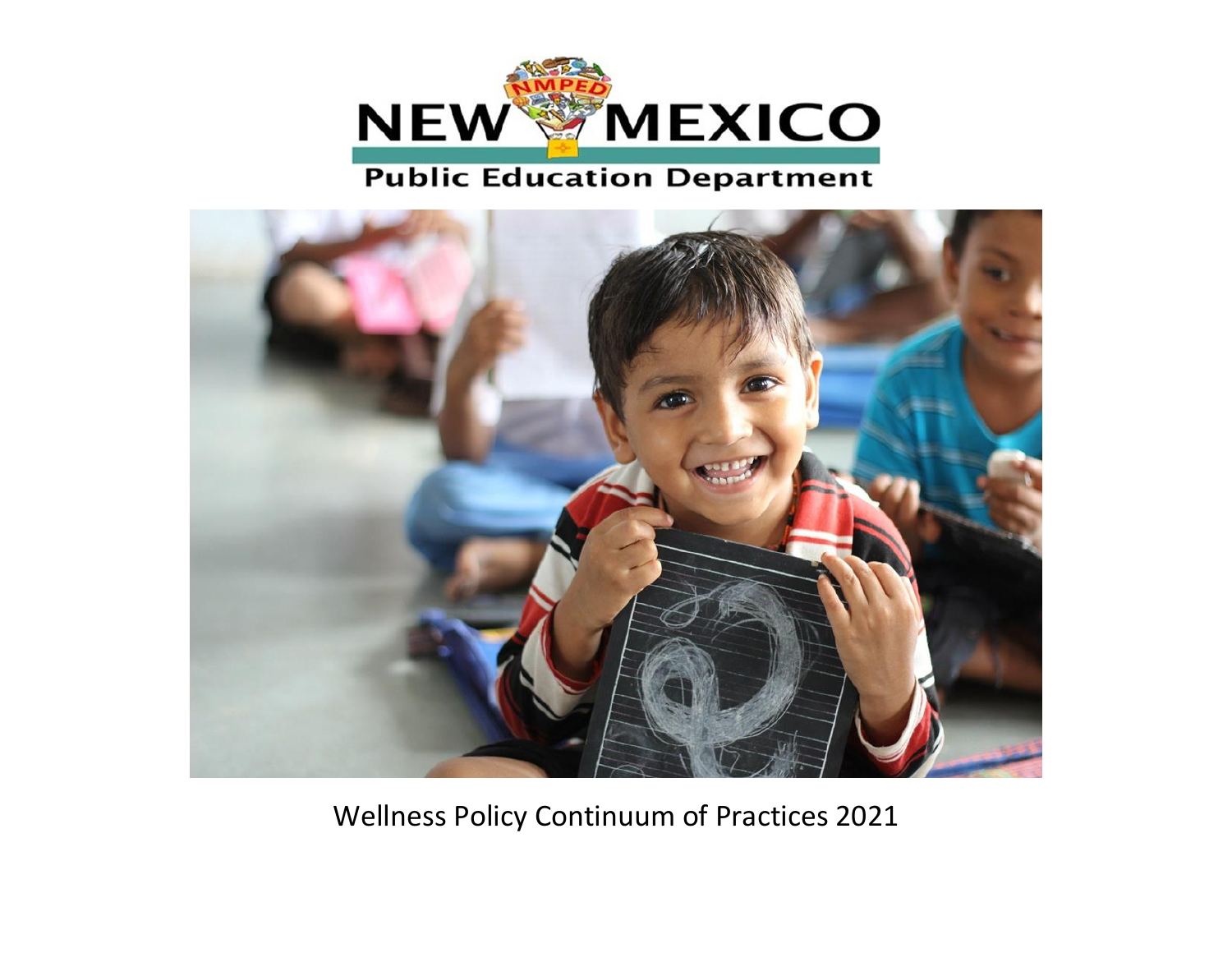## How to Use the Continuums

This document is divided into sections, each corresponding to federal or state requirements with respect to health categories. Following the title of each section will be a stated objective for content and a continuum. The continuum outlines three levels of wellness policy implementation:

- The first column in the continuum, EVIDENCE OF POLICY IMPLEMENTATION consists of the requirements of federal or state law indicated by a **dark blue bold font**. If a practice is not in a bold font, it is not a requirement of the wellness policy.
- The second column, TRANISTIONING TO BEST PRACTICES, consists of those strategies that are better practices and implementations that move the policy toward best practices.
- The third column, MODELING OF HIGHLY EFFECTIVE PRACTICES, is comprised of implementation practices that are reflective of modeling best practices in wellness policy implementation.

The practices listed in the "TRANSITIONING" and "MODELING" categories for each section of the policy are not inclusive of all possible strategies or best practices a district may choose to meet their specific wellness policy needs.

Example:

| New Mexico School Wellness Policy Section I: Wellness Policy                          |                                                                                        |                  |                            |  |
|---------------------------------------------------------------------------------------|----------------------------------------------------------------------------------------|------------------|----------------------------|--|
| Policy statements IN A DARK BLUE BOLD are those required by federal and/or state law. |                                                                                        |                  |                            |  |
|                                                                                       | <b>Evidence of Policy</b><br><b>Modeling of Highly</b><br><b>Transitioning to Best</b> |                  |                            |  |
|                                                                                       | Implementation                                                                         | <b>Practices</b> | <b>Effective Practices</b> |  |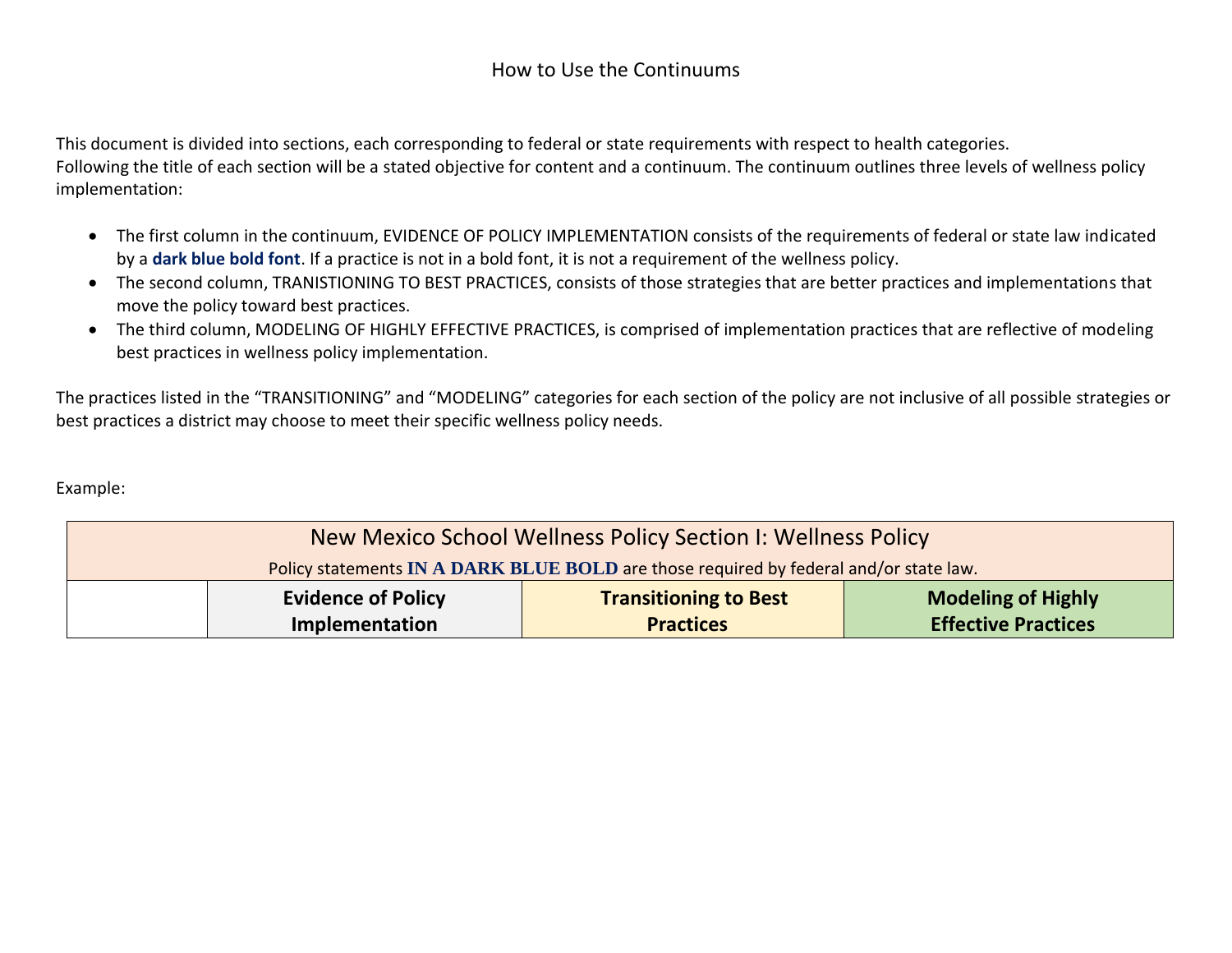| New Mexico School Wellness Policy Section I: Wellness Policy                  |                                                                                                                                                                                                                                                                                                                                                                              |                                                                                                                                                                                                                                                                                                          |                                                                                                                                                                                                                                                                                                                                                                                                                  |  |
|-------------------------------------------------------------------------------|------------------------------------------------------------------------------------------------------------------------------------------------------------------------------------------------------------------------------------------------------------------------------------------------------------------------------------------------------------------------------|----------------------------------------------------------------------------------------------------------------------------------------------------------------------------------------------------------------------------------------------------------------------------------------------------------|------------------------------------------------------------------------------------------------------------------------------------------------------------------------------------------------------------------------------------------------------------------------------------------------------------------------------------------------------------------------------------------------------------------|--|
|                                                                               | Policy statements IN A DARK BLUE BOLD are those required by federal and/or state law.                                                                                                                                                                                                                                                                                        |                                                                                                                                                                                                                                                                                                          |                                                                                                                                                                                                                                                                                                                                                                                                                  |  |
|                                                                               | <b>Evidence of Policy</b>                                                                                                                                                                                                                                                                                                                                                    | <b>Transitioning to Best</b>                                                                                                                                                                                                                                                                             | <b>Modeling of Highly Effective</b>                                                                                                                                                                                                                                                                                                                                                                              |  |
|                                                                               | <b>Implementation (Requirements)</b>                                                                                                                                                                                                                                                                                                                                         | <b>Practices (Better Practices)</b>                                                                                                                                                                                                                                                                      | <b>Practices (Best Practices)</b>                                                                                                                                                                                                                                                                                                                                                                                |  |
| <b>School</b><br><b>Health</b><br><b>Advisory</b><br><b>Council</b><br>(SHAC) | A School Health Advisory Council (SHAC)<br>whose members include school food<br>authority personnel, school board member,<br>school administrator, school staff, parents<br>and members of the community. 6.12.6<br><b>NMAC</b> , Local School Wellness Policy<br><b>Implementation Summary of the Final Rule</b>                                                            | District actively recruits SHAC membership to<br>include school staff content experts in PE and Health<br>Education, students and local agencies such as parks<br>and recreation, Department of Health (DOH)<br>regional school health and mental health advocates,<br>and out of school time providers. | District actively recruits SHAC membership to include<br>school staff from every school site in addition to<br>content experts in PE and Health Education, students<br>and local agencies such as parks and recreation,<br>Department of Health (DOH) regional school health<br>and mental health advocates, out of school time<br>providers, local physicians, dentists and behavioral<br>health practitioners. |  |
|                                                                               |                                                                                                                                                                                                                                                                                                                                                                              | Each grade level cluster, K-5, 6-8, and 9-12 is<br>represented.                                                                                                                                                                                                                                          | Each school site is represented.                                                                                                                                                                                                                                                                                                                                                                                 |  |
|                                                                               | The district SHAC meets at least two times a<br>year. 6.12.6 NMAC                                                                                                                                                                                                                                                                                                            | The SHAC meets more than twice a year.                                                                                                                                                                                                                                                                   | Monthly meetings are held at schools sites to ensure<br>implementation and evaluation of wellness<br>initiatives.                                                                                                                                                                                                                                                                                                |  |
|                                                                               |                                                                                                                                                                                                                                                                                                                                                                              | Each school site has a SHAC.                                                                                                                                                                                                                                                                             | Each site holds monthly wellness initiatives updates.                                                                                                                                                                                                                                                                                                                                                            |  |
|                                                                               | <b>District Wellness Policy, including any</b><br>updates to and about the wellness policy is<br>available to the public on an annual basis.<br><b>Districts make available the Triennial</b><br><b>Assessment, including progress towards</b><br>meeting the goals of the policy,<br><b>Local School Wellness Policy</b><br><b>Implementation Summary of the Final Rule</b> | The district/charter school wellness policy is<br>available in a number of formats that are<br>linguistically and culturally appropriate such as the<br>school website, student handbooks and newsletters.                                                                                               | The district/charter school actively communicates<br>wellness policy initiatives using a variety of methods<br>that may include school website, student handbooks,<br>newsletters, school announcements, social media,<br>local television and radio.                                                                                                                                                            |  |
|                                                                               |                                                                                                                                                                                                                                                                                                                                                                              | The policy is communicated to students, staff,<br>parents and community members to ensure<br>understanding and how implementation affects<br>them.                                                                                                                                                       | Wellness Policy communication is thoughtful and<br>includes its rationale, specific guidelines and<br>implementation plan.                                                                                                                                                                                                                                                                                       |  |
|                                                                               |                                                                                                                                                                                                                                                                                                                                                                              | Wellness Policy communication is thoughtful and<br>includes its rationale, specific guidelines and<br>implementation plan.                                                                                                                                                                               | Messaging is positive and intentional reflecting the<br>districts commitment to student, staff and<br>community health.                                                                                                                                                                                                                                                                                          |  |
|                                                                               |                                                                                                                                                                                                                                                                                                                                                                              | Wellness and Health messages are marketed at least<br>twice a year.                                                                                                                                                                                                                                      | Messaging is frequent and repetitive.                                                                                                                                                                                                                                                                                                                                                                            |  |
|                                                                               | A plan is in place for the implementation<br>and evaluation of the wellness policy. 6.12.6<br><b>NMAC, Local School Wellness Policy</b><br><b>Implementation Summary of the Final Rule</b>                                                                                                                                                                                   | Wellness policy decisions are informed by data. A<br>variety of tools are used to evaluate the strength of<br>policy language (WellSAT) and the effectiveness of<br>wellness implementation.                                                                                                             | Wellness policy decisions are informed by data using<br>a variety of resources such as district/site school<br>nurse visits, local childhood obesity data such as<br>https://stateofchildhoodobesity.org/states/nm/ and<br>NM DOH The Weight of our Children, county Youth<br>Risk and Resiliency Survey (YRRS), local climate and<br>culture surveys (Safe, Supportive Learning Survey).                        |  |
|                                                                               |                                                                                                                                                                                                                                                                                                                                                                              | Wellness policy evaluation, revision and<br>implementation are driven by data using a variety of<br>resources such as district/site school nurse visits and<br>the School Health Index.                                                                                                                  |                                                                                                                                                                                                                                                                                                                                                                                                                  |  |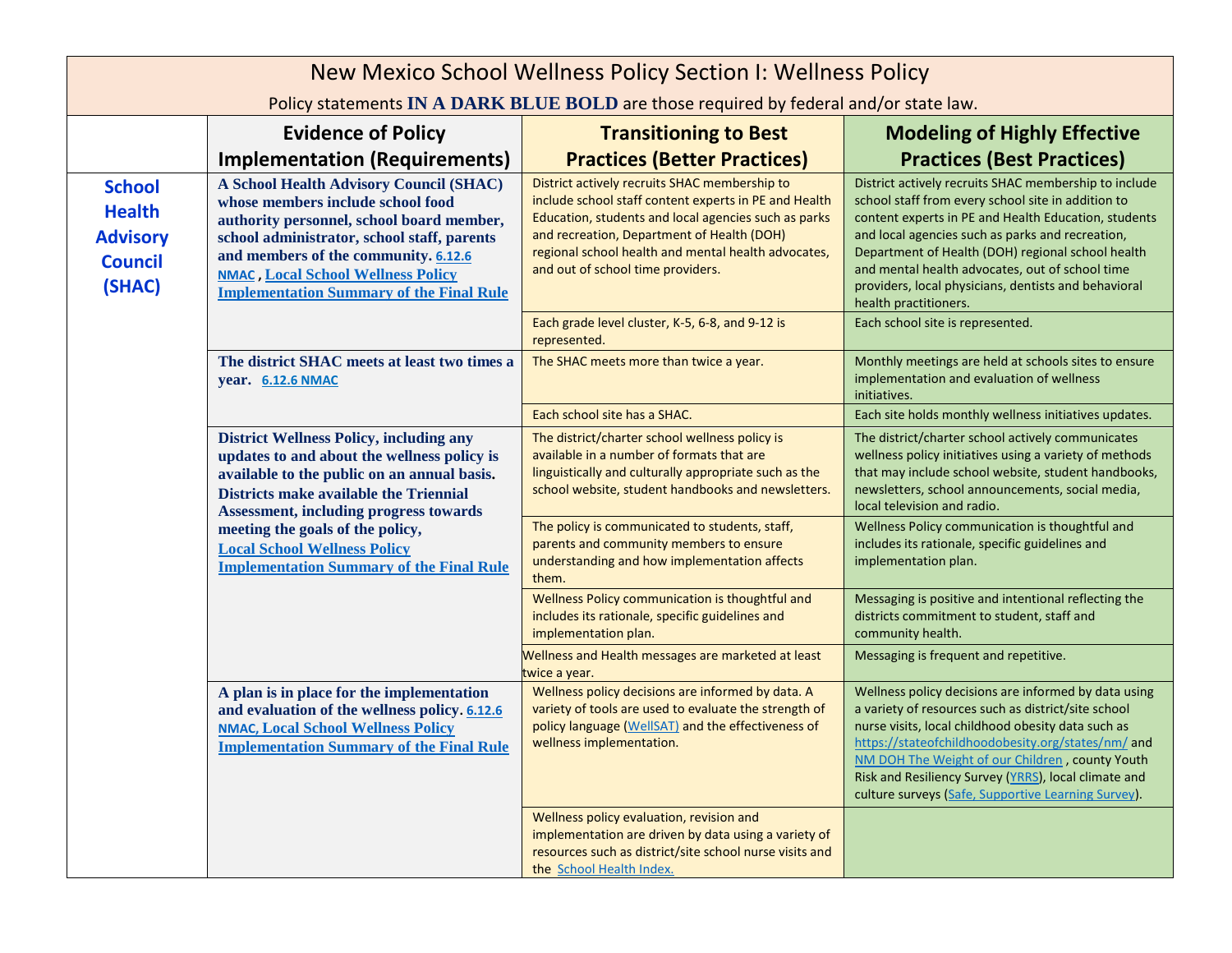| New Mexico School Wellness Policy Section II: Nutrition<br>Policy statements IN A DARK BLUE BOLD are those required by federal and/or state law. |                                                                                                                                                                                                                                      |                                                                                                                                                                                                                                                                                            |                                                                                                                                                                                                                                                      |  |  |
|--------------------------------------------------------------------------------------------------------------------------------------------------|--------------------------------------------------------------------------------------------------------------------------------------------------------------------------------------------------------------------------------------|--------------------------------------------------------------------------------------------------------------------------------------------------------------------------------------------------------------------------------------------------------------------------------------------|------------------------------------------------------------------------------------------------------------------------------------------------------------------------------------------------------------------------------------------------------|--|--|
|                                                                                                                                                  | <b>Evidence of Policy</b><br><b>Modeling of Highly Effective</b><br><b>Transitioning to</b>                                                                                                                                          |                                                                                                                                                                                                                                                                                            |                                                                                                                                                                                                                                                      |  |  |
|                                                                                                                                                  | Implementation                                                                                                                                                                                                                       | <b>Best Practices</b>                                                                                                                                                                                                                                                                      | <b>Practices</b>                                                                                                                                                                                                                                     |  |  |
| Breakfast,<br>Lunch and<br><b>Snack</b>                                                                                                          | All school breakfasts comply with the USDA<br>and state policies.                                                                                                                                                                    | At least three different fruits offered each week on three<br>different days. At least one fruit per week is served fresh.<br>District offers at least 15 minutes "seat time" for students<br>to eat breakfast (not including time spent walking to and<br>from class or waiting in line). | At least five different fruits are offered each week. At<br>least two fruits per week are served fresh.                                                                                                                                              |  |  |
|                                                                                                                                                  | Students pre-k to grade 6 have the opportunity to<br>participate in Breakfast After the Bell (BATB) NMAC<br>6.12.9                                                                                                                   | Grab n Go breakfast options are available.                                                                                                                                                                                                                                                 | District has implemented alternative breakfast service<br>options. "Breakfast in the Classroom" Action for<br>Healthy Kids or "Second Chance Breakfast" is<br>available. Breakfast in the Classroom: How it Works,<br><b>Second Chance Breakfast</b> |  |  |
|                                                                                                                                                  | All school lunches comply the USDA and state<br>policies.                                                                                                                                                                            | At least three different fruits offered each week. Two<br>fruits per week are served fresh.<br>Fresh Fruits and Vegetable tastings occur                                                                                                                                                   | At least five different fruits are offered each week.<br>Four fruits per week are served fresh.<br>Participation in the Department of Defense Fresh Fruit                                                                                            |  |  |
|                                                                                                                                                  |                                                                                                                                                                                                                                      | Some or all schools have school based gardens.                                                                                                                                                                                                                                             | and Vegetable Program<br>Some of what is grown is used for fresh fruit and<br>vegetable tasting in the cafeteria.                                                                                                                                    |  |  |
|                                                                                                                                                  | All schools comply with the Standards for<br><b>Excellence lunch recess guidelines.</b>                                                                                                                                              | Students have at least 20 minutes "seat time" to eat lunch<br>not including time spent walking to/from class or waiting<br>in line.                                                                                                                                                        | Students are offered recess before lunch and at least<br>20 minutes seat time to eat.                                                                                                                                                                |  |  |
|                                                                                                                                                  | Meals and snacks served under the USDA At-<br>Risk Afterschool Meals, Afterschool Snack<br>Program, Fresh Fruit & Vegetable Program<br>and/or Summer Food Service Program comply<br>with all federal regulations and state policies. | Participate in one of four programs.<br>(At-Risk Afterschool Meals, Afterschool Snack<br>Program, Fresh Fruit & Vegetable Program or<br>Summer Food Service Program)                                                                                                                       | Participate in two or more of the four programs.<br>(At-Risk Afterschool Meals, Afterschool Snack<br>Program, Fresh Fruit & Vegetable Program, or<br>Summer Food Service Program)                                                                    |  |  |
| <b>All Foods</b><br>Sold in<br><b>Schools</b><br>(snack sales,<br>school stores<br>& fundraisers)                                                | All foods and beverages sold in schools<br>comply with USDA's Smart Snacks in School "All<br>Foods Sold in Schools" Standards from the<br>midnight before to 30 minutes after the end<br>of the school day.                          | All foods and beverages sold in schools are in compliance<br>with USDA's Smart Snacks in School "All Foods Sold in<br>Schools" Standards from the midnight before to 5 pm to<br>include after school programs and some school sponsored<br>events.                                         | All foods and beverages sold in schools are in<br>compliance with USDA's Smart Snacks in School "All<br>Foods Sold in Schools" Standards 24 hours a day,<br>inclusive of all before and after school programs and<br>school sponsored events.        |  |  |
|                                                                                                                                                  | No energy or other high sugar or highly caffeinated<br>beverages sold on the school property from<br>midnight the night before to 30 minutes after the<br>end of the official school day.                                            | No energy or other high sugar or highly caffeinated<br>beverages are sold on the school property from midnight<br>the night before to 5 pm.                                                                                                                                                | No energy or other high sugar or highly caffeinated<br>beverages are sold on the school property 24 hours a<br>day                                                                                                                                   |  |  |
|                                                                                                                                                  | Fundraisers within the school day meet<br><b>USDA's Smart Snacks in School "All Foods</b><br><b>Sold in Schools" Standards. (Two,</b><br>documented, one day exceptions per<br>semester per site exception)                          | Fundraisers within the school day until 5 pm meet USDA's<br><b>Smart Snacks in School "All Foods Sold in Schools"</b><br>Standards. (Two, documented, one day exceptions per<br>semester per site exception)                                                                               | No exempted fundraisers. All fundraisers involving<br>foods or beverages meet the USDA's Smart Snacks in<br>School "All Foods Sold in Schools" Standards.                                                                                            |  |  |
|                                                                                                                                                  |                                                                                                                                                                                                                                      | Fundraisers involving the sale of food or beverages that<br>meet USDA's Smart Snacks in School "All Foods Sold in<br><b>Schools" Standards and support nutrition, nutrition</b><br>education and physical activity messaging.                                                              | No food or beverage fundraisers. Alternatives<br>fundraising like those including physical activities are<br>supported. All fundraisers support nutrition, nutrition<br>education, hydration and physical activity messaging.                        |  |  |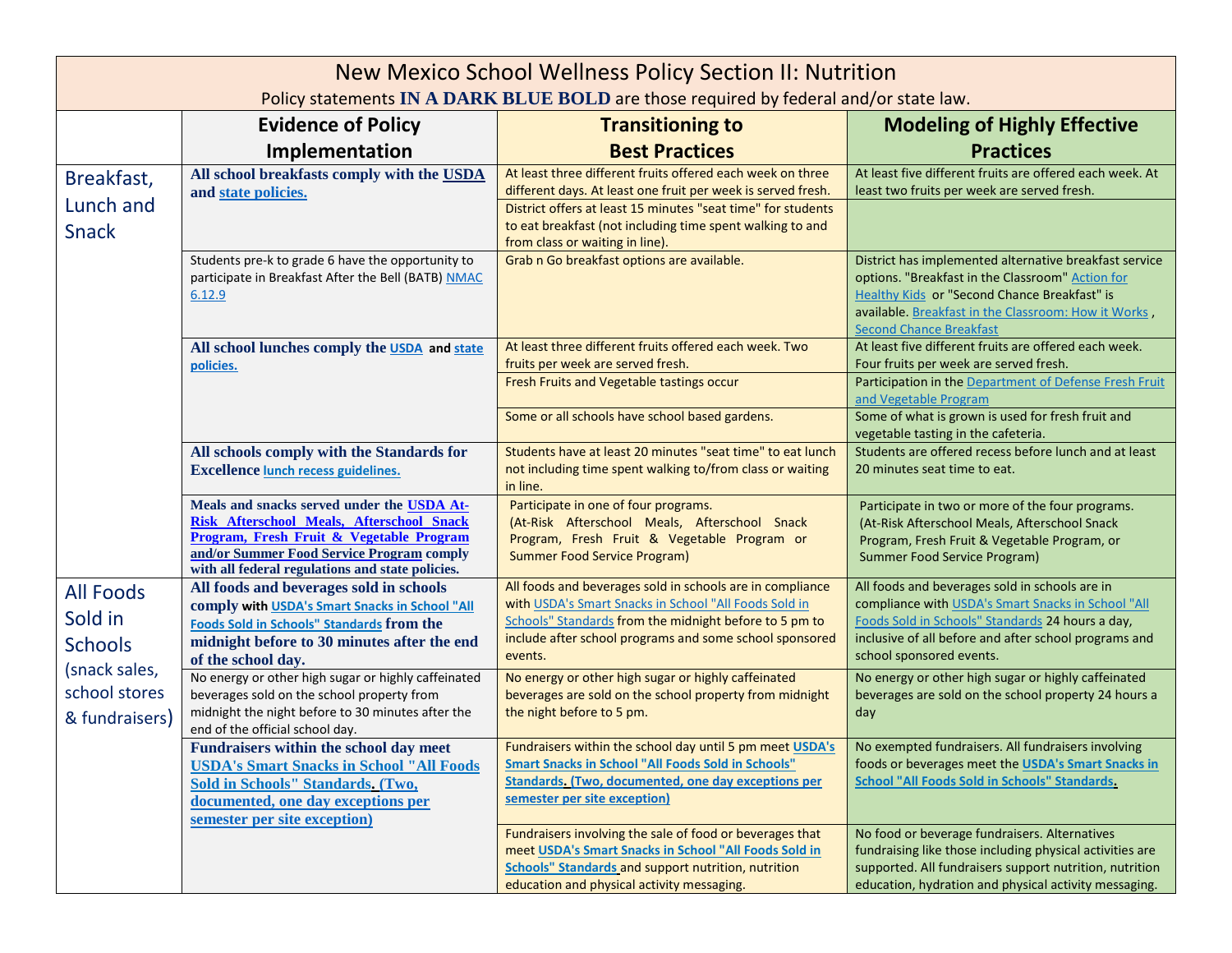| <b>All Foods</b><br>Provided in | <b>District develops nutritional standards</b><br>for foods and beverages provided, not<br>sold, on school campus during the school                                                                                                                                                                                 | District adopts Smart Snacks in School "All Foods Sold in<br>Schools" Standards for all food and beverages provided,<br>not sold, on school campus during the school day.                                                                                                                                                                                         | All foods and beverages provided meet Smart<br>Snacks in School "All Foods Sold in Schools"<br>Standards.                                                                                           |
|---------------------------------|---------------------------------------------------------------------------------------------------------------------------------------------------------------------------------------------------------------------------------------------------------------------------------------------------------------------|-------------------------------------------------------------------------------------------------------------------------------------------------------------------------------------------------------------------------------------------------------------------------------------------------------------------------------------------------------------------|-----------------------------------------------------------------------------------------------------------------------------------------------------------------------------------------------------|
| <b>Schools</b>                  | day.                                                                                                                                                                                                                                                                                                                | The number of celebrations in which food and beverages<br>are included is limited.                                                                                                                                                                                                                                                                                | No celebrations involve food.                                                                                                                                                                       |
|                                 |                                                                                                                                                                                                                                                                                                                     | School provides information to staff for the incorporation<br>of non-food rewards and incentives.                                                                                                                                                                                                                                                                 | Food is not used as a reward or incentive.                                                                                                                                                          |
|                                 |                                                                                                                                                                                                                                                                                                                     | Celebrations including food are paired with physical<br>activity opportunities.                                                                                                                                                                                                                                                                                   | Districts supports and promotes physical activity<br>celebrations.                                                                                                                                  |
| <b>Nutrition</b><br>Promotion   | District allows marketing* (oral, written, or<br>graphics) of only those foods and beverages<br>sold on the school campus during the school<br>day that meet the requirements set forth in<br>the <b>Smart Snacks Rule</b> . (Schools are not<br>required to allow food or beverage marketing<br><i>on campus</i> ) | District allows marketing* (oral, written, or graphics) of<br>only those foods and beverages that meet the<br>requirements set forth in the Smart Snacks Rule on the<br>school campus during school activities at all times                                                                                                                                       | District allows marketing* (oral, written, or graphics)<br>of only those foods and beverages that meet the<br>requirements set forth in the Smart Snacks Rule on<br>the school campus at all times. |
|                                 | District promotes participation in the National<br>School Lunch Program (NSLP) and School Breakfast<br>Program (SBP) if applicable and to choose nutritious<br>foods and beverages throughout the day. Menus<br>are posted on school website and/or distributed to<br>families via another method.                  | District implements marketing and advertising of<br>nutritious foods and beverages consistently through a<br>comprehensive and multi-channel approach to school<br>staff, teachers, parents, and students.                                                                                                                                                        | District implements marketing and advertising of<br>nutritious foods and beverages consistently through a<br>comprehensive and multi-channel approach to the<br>community.                          |
|                                 |                                                                                                                                                                                                                                                                                                                     | Districts purchases locally grown seasonal produce.                                                                                                                                                                                                                                                                                                               | Districts purchases locally grown seasonal produce<br>and participates in New Mexico Grown activities.                                                                                              |
|                                 |                                                                                                                                                                                                                                                                                                                     | District supports and promotes school gardens                                                                                                                                                                                                                                                                                                                     | District supports and promotes school gardens and<br>the integration to nutrition promotion and academics<br>programs such as STEM.                                                                 |
|                                 | Students provide input on foods offered in the<br>cafeteria                                                                                                                                                                                                                                                         | Students learn about the nutrition requirements for<br>school meals and some students are involved in helping<br>plan menus.                                                                                                                                                                                                                                      | A student advisory council is formed and meets with a<br>food service representative and school administration<br>twice a year to provide input.                                                    |
|                                 |                                                                                                                                                                                                                                                                                                                     | *School marketing includes food and beverage advertising and other marketing, such as the name or depiction of products, brands, logos, trade marks, or spokespersons or characters, on<br>any property or facility owned or leased by the school district or school (such as school buildings, athletic fields, school buses, parking lots, or other facilities) |                                                                                                                                                                                                     |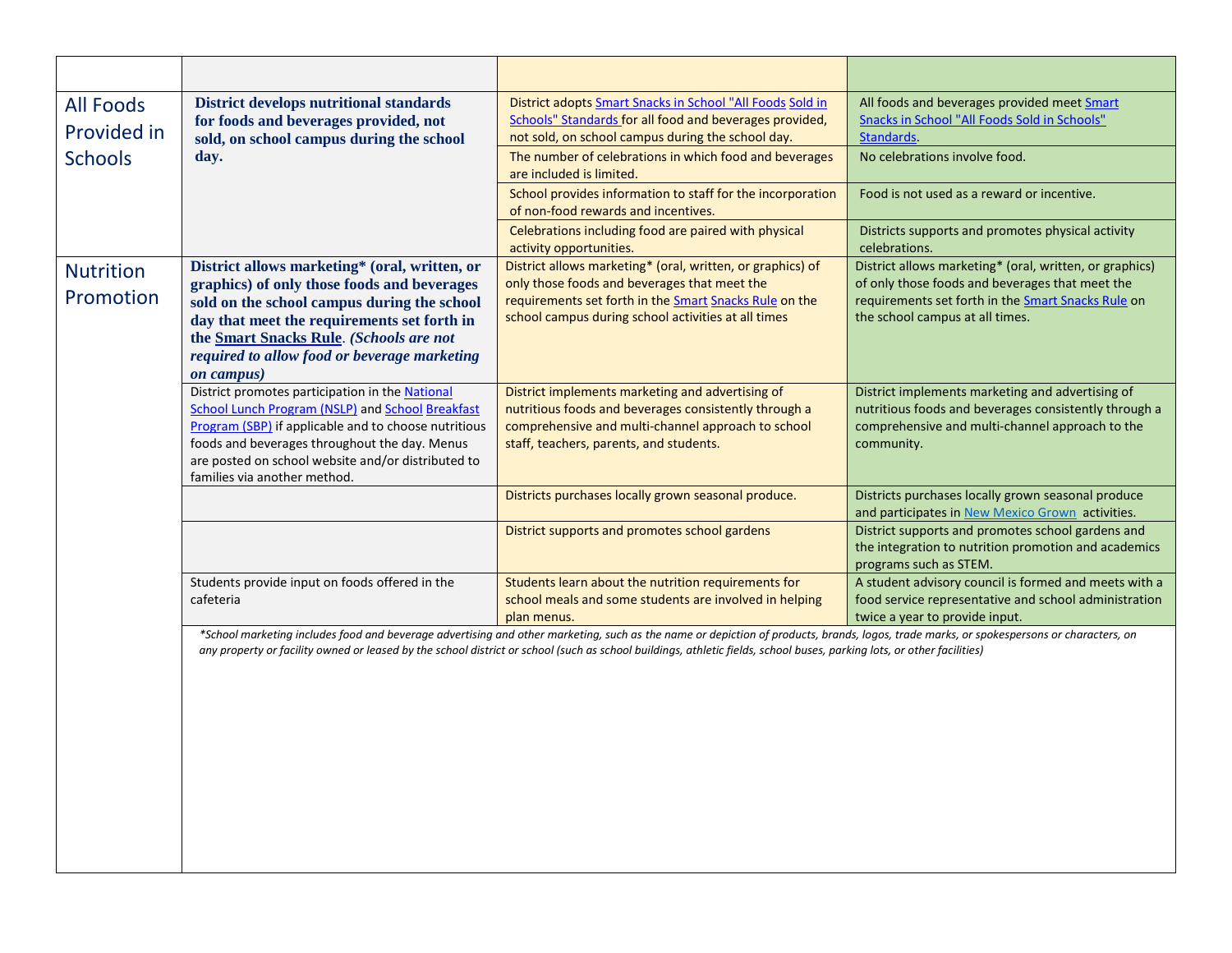| New Mexico School Wellness Policy Section II: Nutrition<br>Policy statements IN A DARK BLUE BOLD are those required by federal and/or state law. |                                                                                                                                                                                                                            |                                                                                                                                                                                          |                                                                                                                                                                                                              |
|--------------------------------------------------------------------------------------------------------------------------------------------------|----------------------------------------------------------------------------------------------------------------------------------------------------------------------------------------------------------------------------|------------------------------------------------------------------------------------------------------------------------------------------------------------------------------------------|--------------------------------------------------------------------------------------------------------------------------------------------------------------------------------------------------------------|
|                                                                                                                                                  | <b>Evidence of Policy</b>                                                                                                                                                                                                  | <b>Transitioning to</b>                                                                                                                                                                  | <b>Modeling of Highly Effective</b>                                                                                                                                                                          |
|                                                                                                                                                  | Implementation                                                                                                                                                                                                             | <b>Best Practices</b>                                                                                                                                                                    | <b>Practices</b>                                                                                                                                                                                             |
| <b>Nutrition</b><br>Education                                                                                                                    | All schools will provide nutrition education<br>activities that align with the New Mexico<br><b>Health Education Content Standards with</b><br><b>Benchmarks and Performance Standards as</b><br>set forth in 6.29.6 NMAC. | District administrators inform teachers and other school<br>personnel about opportunities to participate in<br>professional development on nutrition and on teaching<br>nutrition.       | Teachers and other school personnel participate in<br>nutrition education-related professional development<br>at least once a year.                                                                          |
|                                                                                                                                                  | Include nutrition education as part of physical<br>education/health education classes and/or<br>stand- alone courses for all grade levels.                                                                                 | Active learning experiences are provided such as<br>involving students in food preparation or other hands-<br>on activities at least once a semester.                                    | Active learning experiences are provided such as<br>involving students in food preparation or other<br>hands-on activities at least once each quarter.                                                       |
|                                                                                                                                                  | District uses qualified personnel or organizations<br>from the community to provide nutrition<br>education to students under the direct<br>supervision of a teacher once/year.                                             | District uses qualified personnel or organizations from<br>the community to provide nutrition education to<br>students under the direct supervision of a teacher<br>once/semester.       | District uses qualified personnel or organizations<br>from the community to provide nutrition<br>education to students under the direct<br>supervision of a teacher more than once a<br>semester.            |
|                                                                                                                                                  | Integrate age-appropriate nutrition education<br>into at least one core subject such as math,<br>science, language arts, and social sciences.                                                                              | Integrate age-appropriate nutrition education into at<br>least two core subjects such as math, science,<br>language arts, and social sciences.                                           | Integrate age-appropriate nutrition education into<br>three or more core subjects such as math,<br>science, language arts, and social sciences as well<br>as in non-core and elective subjects.              |
|                                                                                                                                                  | Include nutrition and health posters, signage,<br>or displays in the cafeteria food service and<br>dining areas.                                                                                                           | Include nutrition and health posters, signage, or<br>displays in classrooms, hallways, gymnasium, and/or<br>bulletin boards.                                                             | School personnel collaborate with the school<br>nutrition staff to use the cafeteria as a nutrition<br>learning laboratory that allows students to apply<br>critical thinking skills.                        |
|                                                                                                                                                  | Offer information to families at least once<br>per semester that encourages them to teach<br>their children about health and nutrition.                                                                                    | Offer information to families at least once per quarter<br>that encourages them to teach their children about<br>health and nutrition, and assists them in planning<br>nutritious meals. | Offer information to families at least once per<br>month that encourages them to teach their<br>children about health and nutrition, and assists<br>them in planning nutritious meals for their<br>families. |
| Water<br>Availability                                                                                                                            | <b>Students have access to free drinking water</b><br>throughout the school day, including<br>during meal service.                                                                                                         | Students have clear or transparent individual water<br>bottles in the classroom where appropriate.                                                                                       | Students have clear or transparent individual water<br>bottles containing water only in the classroom<br>where appropriate.                                                                                  |
| Food<br><b>Allergies</b>                                                                                                                         | <b>Assurance of adherence to</b><br>requirements regarding possible food                                                                                                                                                   | The district provides training on common allergens to<br>the staff including food service personnel.                                                                                     | Educate children, families and staff about food<br>allergies.                                                                                                                                                |
|                                                                                                                                                  | allergies in schools.                                                                                                                                                                                                      |                                                                                                                                                                                          | Ensure the response to food allergy emergencies<br>is part of the school site emergency pln.<br>A communication system for staff to respond to<br>food allergy reactions and emergencies.                    |
| General                                                                                                                                          | One "Smarter Lunchroom" or Behavioral                                                                                                                                                                                      | Two "Smarter Lunchroom" or Behavioral Economics                                                                                                                                          | Three "Smarter Lunchroom" or Behavioral                                                                                                                                                                      |
| <b>Guidelines</b>                                                                                                                                | Economics technique is used on the serving line to<br>encourage healthy choices by students.                                                                                                                               | techniques are used on the serving line to encourage<br>healthy choices by students.                                                                                                     | Economics techniques are used on the serving line<br>to encourage healthy choices by students.                                                                                                               |
|                                                                                                                                                  | Reimbursable meals and/or parts of a<br>reimbursable meal are not withheld or denied as                                                                                                                                    | Students being disciplined are NOT seated at tables<br>separated from other students in the dining area.                                                                                 | Students being disciplined are NOT seated in a<br>separate location.                                                                                                                                         |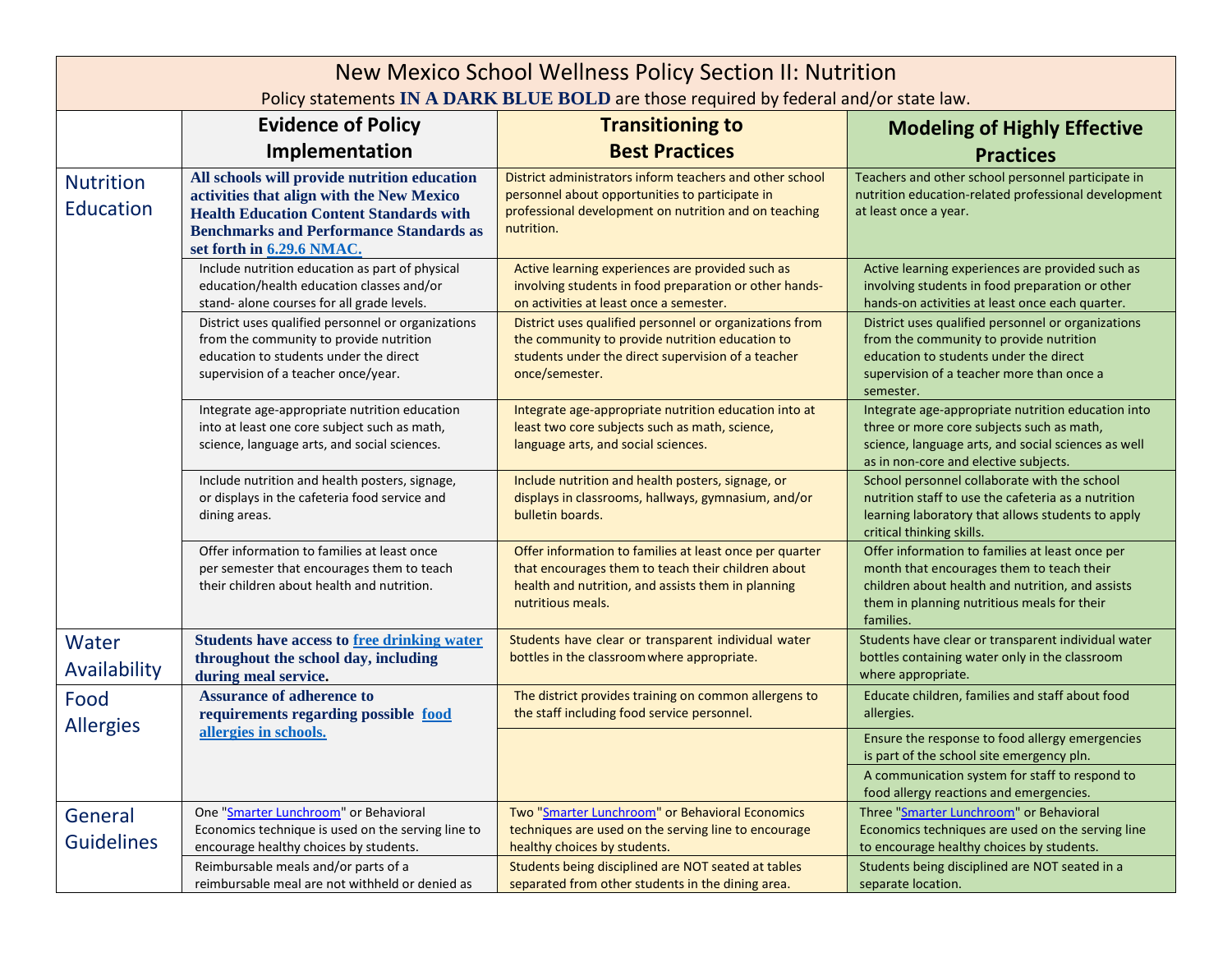|  | a disciplinary action.                                                                                                                                                                                                                                    |                                                                                                                                                                                                                                           |                                                                                              |
|--|-----------------------------------------------------------------------------------------------------------------------------------------------------------------------------------------------------------------------------------------------------------|-------------------------------------------------------------------------------------------------------------------------------------------------------------------------------------------------------------------------------------------|----------------------------------------------------------------------------------------------|
|  | Content of reimbursable lunch and breakfast is<br>identified near or at the beginning of the serving<br>$line(s)$ .                                                                                                                                       | New Mexico Grown food products are served as part<br>of the school meals program are identified on the<br>serving line.                                                                                                                   | A New Mexico Grown product served in the school<br>meals program at least one time per week. |
|  | Schools provide staff information on non-food<br>rewards.                                                                                                                                                                                                 | Schools begin incorporating non-food rewards                                                                                                                                                                                              | Food is not used as a reward in district schools.                                            |
|  | Meals purchased at fast food outlet to be<br>consumed at school must not be brought to<br>school in their original containers. Caffeinated<br>beverages are not allowed in sack lunches to be<br>consumed in the cafeteria. (Elementary/Middle<br>School) | Meals purchased at fast food outlet to be consumed at<br>school must not be brought to school in their original<br>containers. Caffeinated beverages are not allowed in<br>sack lunches to be consumed in the cafeteria. (High<br>School) | No meals purchased at fast food outlets are<br>consumed at mealtime in cafeteria.            |
|  | All school food service personnel receive<br>required food safety training at a minimum of<br>every 5 years. Continuing education training for<br>all food service personnel meets federal and<br>state requirements.                                     | All school food service personnel receive required food<br>safety training at a minimum of every 3 years.                                                                                                                                 | All school food service personnel receive food<br>safety training annually.                  |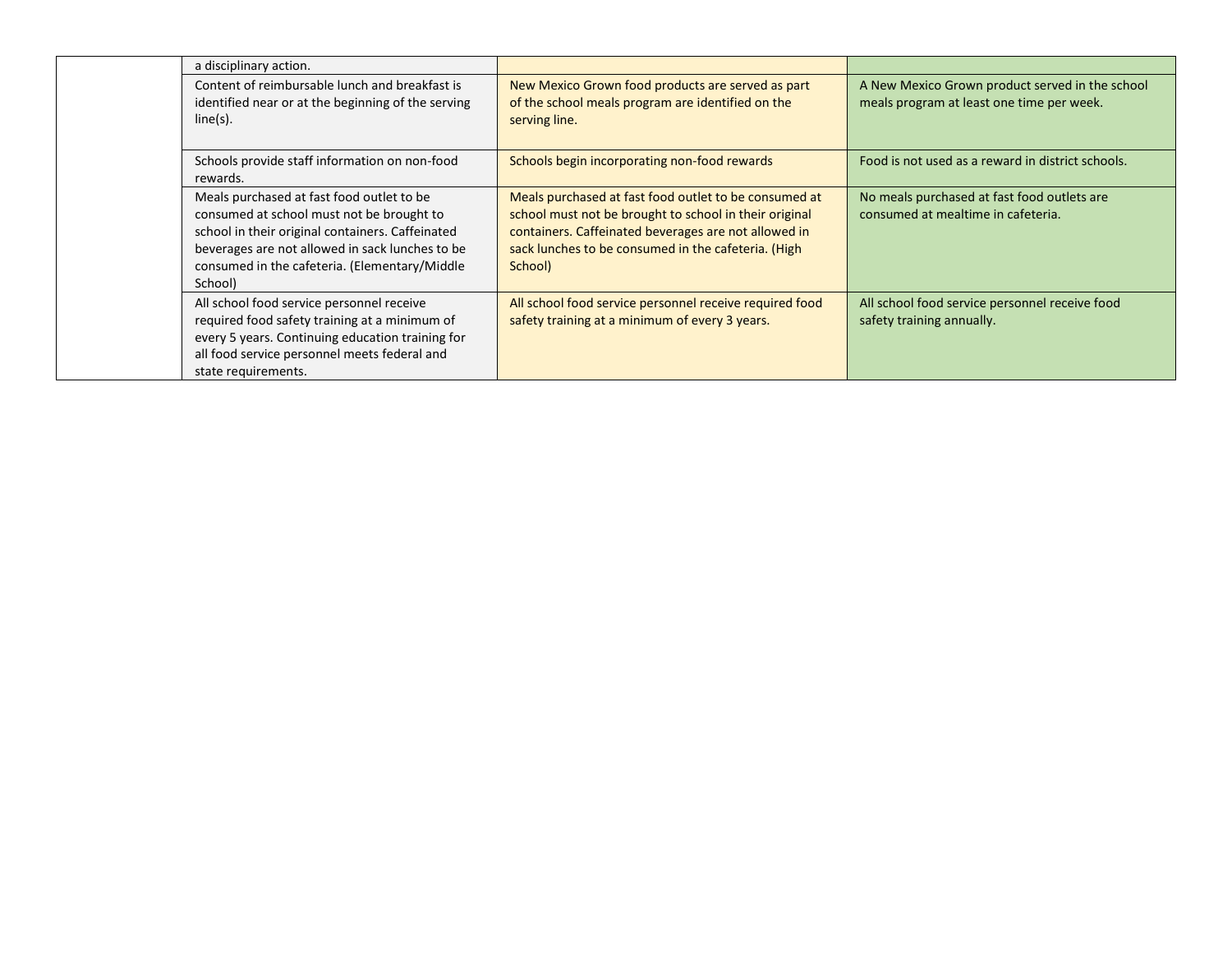| New Mexico School Wellness Policy Section III: Physical Activity |                                                                                                                                                                                                                                                              |                                                                                                                                                                                                                                                                     |                                                                                                                                                                                                                                                                                              |  |
|------------------------------------------------------------------|--------------------------------------------------------------------------------------------------------------------------------------------------------------------------------------------------------------------------------------------------------------|---------------------------------------------------------------------------------------------------------------------------------------------------------------------------------------------------------------------------------------------------------------------|----------------------------------------------------------------------------------------------------------------------------------------------------------------------------------------------------------------------------------------------------------------------------------------------|--|
|                                                                  | Policy statements IN A DARK BLUE BOLD are those required by federal and/or state law.                                                                                                                                                                        |                                                                                                                                                                                                                                                                     |                                                                                                                                                                                                                                                                                              |  |
|                                                                  | <b>Evidence of Policy</b>                                                                                                                                                                                                                                    | <b>Transitioning to Best</b>                                                                                                                                                                                                                                        | <b>Modeling of Highly Effective</b>                                                                                                                                                                                                                                                          |  |
|                                                                  | Implementation                                                                                                                                                                                                                                               | <b>Practices</b>                                                                                                                                                                                                                                                    | <b>Practices</b>                                                                                                                                                                                                                                                                             |  |
| <b>Throughout</b><br>the Day                                     | Guidelines created to provide physical<br>activity opportunities before, during and<br>after school (6.12.6.8.D.3 NMAC)                                                                                                                                      | Structured physical activity opportunities, in<br>addition to recess and physical education, are<br>offered to all students at least 1 time daily.<br>School staff are encouraged to participate.                                                                   | Structured physical activity opportunities, in<br>addition to recess and physical education, are<br>offered to all students at least 2 times daily.<br>School staff are encouraged to participate.                                                                                           |  |
|                                                                  | Physical activity is included as a health<br>education topic (6.29.9 NMAC)                                                                                                                                                                                   | Resources of effective practices supporting the<br>health benefits of physical activity are provided to<br>educators at all grade levels and encouragement is<br>given for implementation.                                                                          | District provides health educators with professional<br>development in effectively implementing CSPAP.                                                                                                                                                                                       |  |
|                                                                  | Elementary school students have at least 15<br>minutes a day of supervised recess (not including<br>time spent getting to and from the playground),<br>preferably outdoors. Supervisory staff encourage<br>moderate to vigorous physical activity.           | Elementary school students have two supervised<br>recess periods per day (not including time spent<br>getting to and from the playground), totaling at least<br>20 minutes. Supervisory staff encourage moderate to<br>vigorous physical activity.                  | Elementary school students have two supervised<br>recess periods per day, totaling at least 30 minutes<br>(not including time spent getting to and from the<br>playground), with one being offered in the morning.<br>Supervisory staff encourage moderate to vigorous<br>physical activity. |  |
|                                                                  |                                                                                                                                                                                                                                                              | Physical activity during the school day (including but<br>not limited to recess, physical activity breaks, or<br>physical education) will not be withheld as<br>punishment for any reason.                                                                          | Physical activity during the school day (including but<br>not limited to recess, physical activity breaks, or<br>physical education) will not be withheld as<br>punishment for any reason.                                                                                                   |  |
|                                                                  | Students are not excluded from physical activity,<br>including recess for disciplinary or academic<br>performance.                                                                                                                                           | District provides school staff with Positive Behavior<br>Intervention and Supports (PBIS) information and<br>strategies regarding alternatives to withholding<br>physical activity, including recess.                                                               | School staff receive professional development in the<br>effective use of PBIS to redirect behavior.                                                                                                                                                                                          |  |
|                                                                  | Physical activity is not used as punishment.                                                                                                                                                                                                                 |                                                                                                                                                                                                                                                                     |                                                                                                                                                                                                                                                                                              |  |
|                                                                  | School policy outlines guidance on conditions<br>regulating indoor and outdoor recess during<br>extreme weather conditions.                                                                                                                                  | Each school provides equipment, instruction,<br>and supervision for active indoor recess.                                                                                                                                                                           | Students that participate in indoor recess are<br>provided moderate to vigorous physical activity<br>opportunities.                                                                                                                                                                          |  |
|                                                                  | Professional development on integrating physical<br>activity into core/non-core subjects is provided to<br>licensed physical education teachers, school<br>nurses, and building administrators.                                                              | Professional development on integrating physical<br>activity into core/non-core subjects is provided to<br>most staff. School staff are encouraged to model<br>healthy physical activity behaviors.                                                                 | Professional development on integrating physical<br>activity into core/non-core subjects is provided to all<br>staff. School staff model healthy physical activity<br>behaviors.                                                                                                             |  |
|                                                                  | Structured physical activities are planned by a<br>licensed physical education teacher and<br>integrated into health education and at least one<br>core subject, such as math, science, language arts,<br>and social sciences, as well as non-core electives | Structured physical activities are planned by a<br>licensed physical education teacher and integrated<br>into at least two core curriculum subjects, such as<br>math, science, language arts, and social sciences, as<br>well as in non-core and elective subjects. | Structured physical activities are planned by a<br>licensed physical education teacher and integrated<br>into three or more core curriculum subjects, such<br>as math, science, language arts, and social sciences,<br>as well as in non-core and elective subjects.                         |  |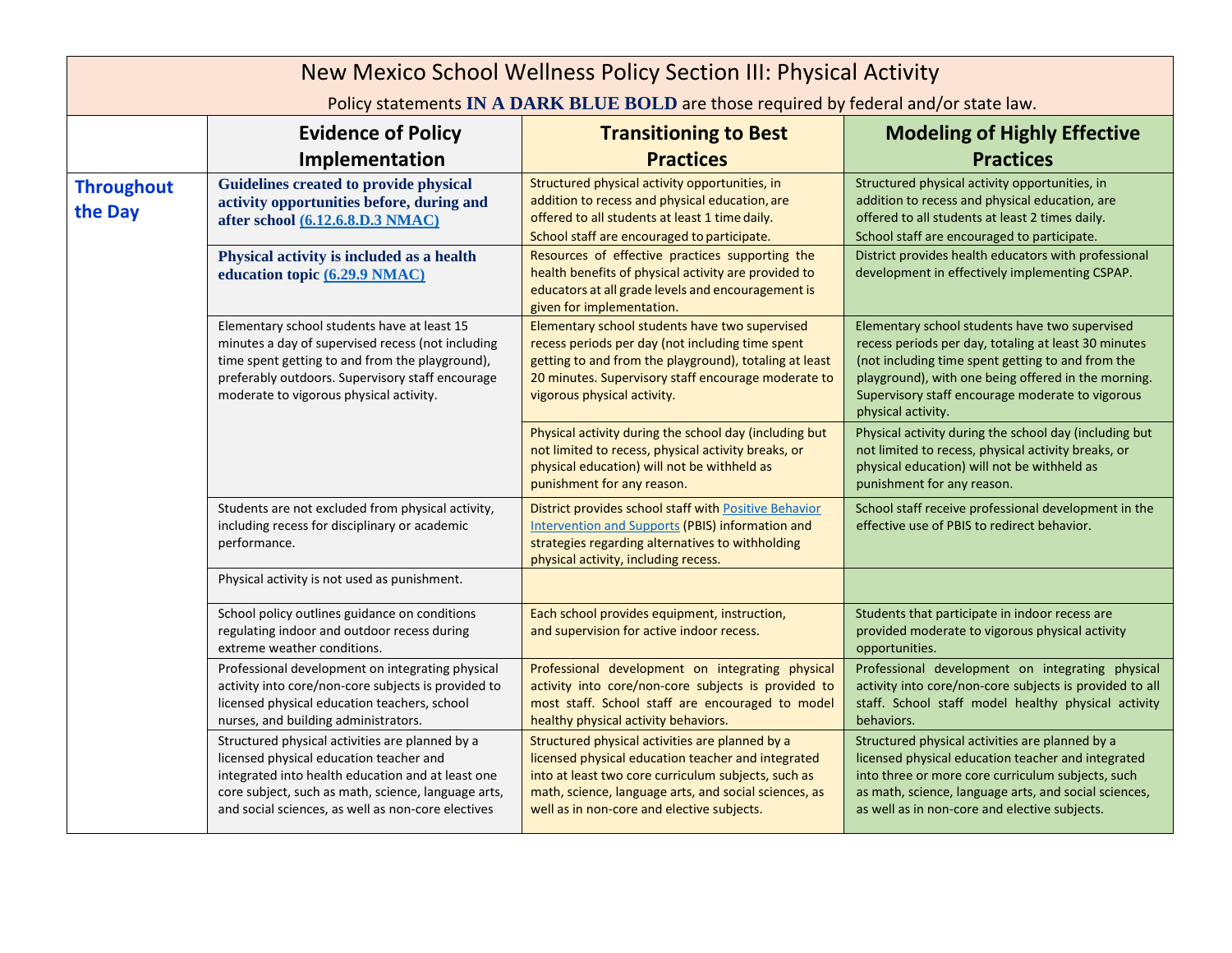| <b>Before &amp;</b><br><b>After School</b> | Extracurricular physical activity programs, such as a<br>physical activity club or intramural programs are<br>offered.                                                                                                                  | Extracurricular physical activity programs, such as a<br>physical activity club or intramural programs, are<br>offered with input from students, and meet the<br>needs, interest and abilities of a diverse student<br>body.                                                           | Extracurricular physical activity programs, such as a<br>physical activity club or intramural programs are<br>offered through partnerships with community<br>organizations and resources.                                                                                            |
|--------------------------------------------|-----------------------------------------------------------------------------------------------------------------------------------------------------------------------------------------------------------------------------------------|----------------------------------------------------------------------------------------------------------------------------------------------------------------------------------------------------------------------------------------------------------------------------------------|--------------------------------------------------------------------------------------------------------------------------------------------------------------------------------------------------------------------------------------------------------------------------------------|
|                                            | An assessment on walking and/or biking to school<br>has been completed to determine safety and<br>feasibility.                                                                                                                          | The school has developed a walk and/or bike to<br>school plan and encourages students to walk and/or<br>bike to school based on a safety and feasibility<br>assessment.                                                                                                                | The school has implemented a walk and/or bike to<br>school plan or implemented an alternative plan based<br>on a safety and feasibility assessment and has<br>communicated it to the community.                                                                                      |
| <b>Family &amp;</b><br><b>Community</b>    | Community members are provided access to the<br>district's outdoor physical activity facilities.                                                                                                                                        | Community members are provided access to the<br>district's indoor and outdoor physical activity<br>facilities at specified hours.                                                                                                                                                      | Community members are encouraged to access the<br>district's indoor and outdoor physical<br>activity<br>facilities at specified hours.                                                                                                                                               |
|                                            | Offer information via multiple channels at least<br>once per semester to all families that encourages<br>them to teach their children about physical<br>activity, and assists them in planning physical<br>activity for their families. | Offer information via multiple channels and provide<br>opportunities for physical activity at least once per<br>quarter to all families that encourages them to teach<br>their children about physical activity, and assists<br>them in planning physical activity for their families. | Offer information via multiple channels and provide<br>opportunities for physical activity at least once per<br>month to all families that encourages them to teach<br>their children about physical activity, and assists<br>them in planning physical activity for their families. |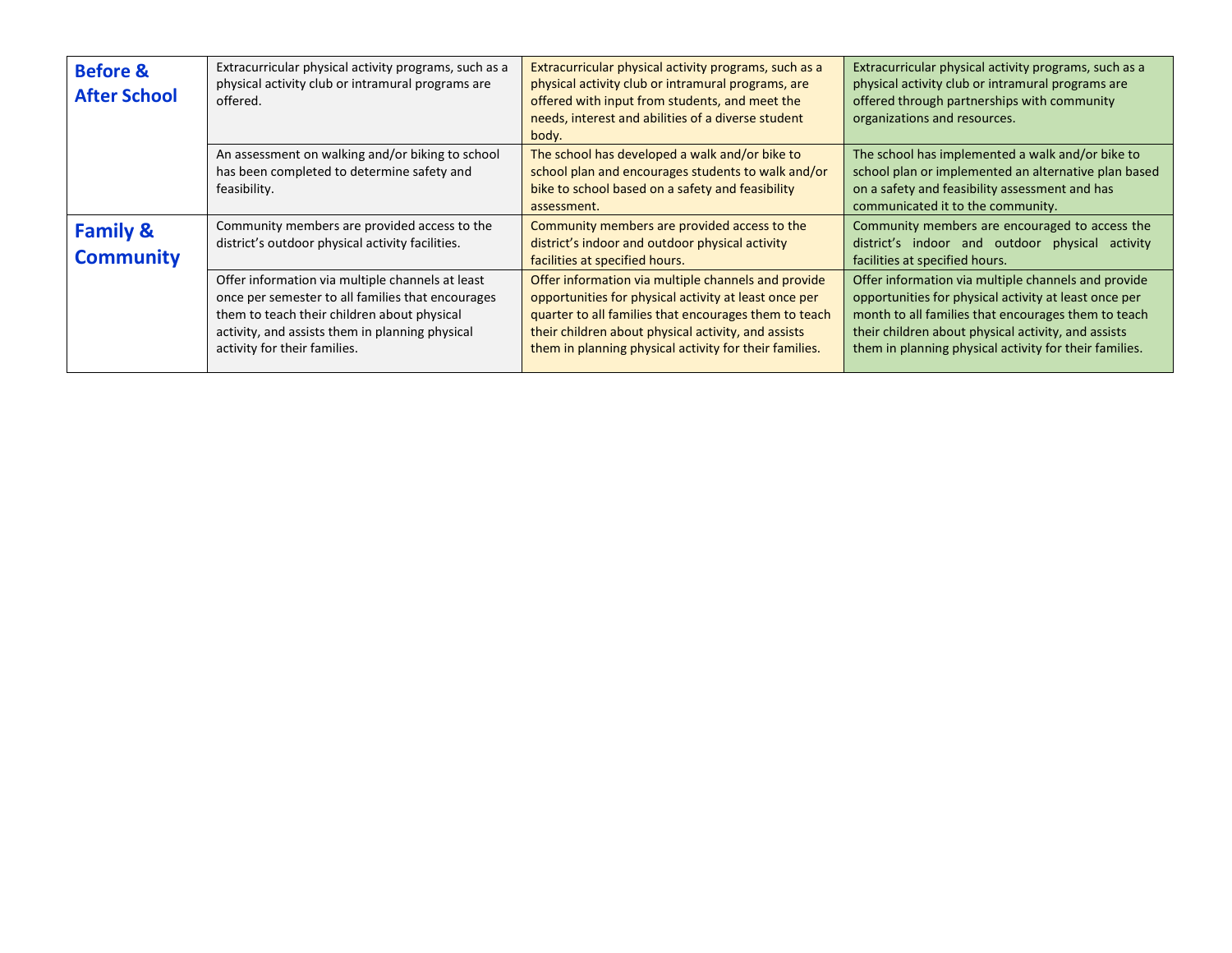| New Mexico School Wellness Policy Section IV Health Education                  |                                                                                                                                                                                                                                                                                                                                                                                                   |                                                                                                                                                                                                                                                                                                                                                                                                |                                                                                                                                                                                                                                                                                                                                                                                         |
|--------------------------------------------------------------------------------|---------------------------------------------------------------------------------------------------------------------------------------------------------------------------------------------------------------------------------------------------------------------------------------------------------------------------------------------------------------------------------------------------|------------------------------------------------------------------------------------------------------------------------------------------------------------------------------------------------------------------------------------------------------------------------------------------------------------------------------------------------------------------------------------------------|-----------------------------------------------------------------------------------------------------------------------------------------------------------------------------------------------------------------------------------------------------------------------------------------------------------------------------------------------------------------------------------------|
| Policy statements IN A DARK BLUE BOLD IN BOLD are those required by state law. |                                                                                                                                                                                                                                                                                                                                                                                                   |                                                                                                                                                                                                                                                                                                                                                                                                |                                                                                                                                                                                                                                                                                                                                                                                         |
|                                                                                | <b>Evidence of Policy</b>                                                                                                                                                                                                                                                                                                                                                                         | <b>Transitioning to Best</b>                                                                                                                                                                                                                                                                                                                                                                   | <b>Modeling of Highly</b>                                                                                                                                                                                                                                                                                                                                                               |
|                                                                                | Implementation                                                                                                                                                                                                                                                                                                                                                                                    | <b>Practices</b>                                                                                                                                                                                                                                                                                                                                                                               | <b>Effective Practices</b>                                                                                                                                                                                                                                                                                                                                                              |
| <b>Health</b><br><b>Education</b>                                              | The wellness policy shall include a planned,<br>sequential K-12 health education curriculum that<br>addresses the physical, mental, emotional and<br>social dimensions of health. NMAC6.12.6 The<br>health education curriculum shall be aligned to<br>the health education content standards with<br>benchmarks and performance standards as set<br>forth in the NMPED Standards and Benchmarks. | The district uses a curriculum assessment tool<br>such as the Health Education Curriculum Analysis<br>Tool to inform the current of future curriculum<br>adoption. The school district adopts an evidence<br>based $K - 12$ health education curriculum that is<br>addressed in an inclusive, culturally and<br>linguistically suitable manner using a variety of<br>instructional strategies. | The district uses a curriculum assessment tool such<br>as the Health Education Curriculum Analysis Tool to<br>inform the current of future curriculum adoption.<br>The school district adopts an evidence based K-12<br>health education curriculum that is addressed in an<br>inclusive, culturally and linguistically suitable manner<br>using a variety of instructional strategies. |
|                                                                                | <b>NMPED Standards and Benchmarks</b>                                                                                                                                                                                                                                                                                                                                                             | Health education concepts are integrated into core<br>curriculum.                                                                                                                                                                                                                                                                                                                              | Health education concepts are integrated into core<br>curriculum. Local health data is used to drive health<br>instruction for positive Health Behavior Outcomes                                                                                                                                                                                                                        |
|                                                                                |                                                                                                                                                                                                                                                                                                                                                                                                   | Teachers, staff and administrators are made aware<br>of school health professional development<br>opportunities                                                                                                                                                                                                                                                                                | Teachers, staff and administrators are supported in<br>time and funding by the district to take advantage of<br>state and national school health professional<br>development                                                                                                                                                                                                            |
|                                                                                |                                                                                                                                                                                                                                                                                                                                                                                                   | Membership in national health education<br>organizations is promoted.                                                                                                                                                                                                                                                                                                                          | in national<br>health<br>education<br>Membership<br>organizations is promoted and financially supported                                                                                                                                                                                                                                                                                 |
|                                                                                | .5 credit of Health Education is offered in either<br>middle or high school as a graduation<br>requirement<br><b>Graduation Requirements</b>                                                                                                                                                                                                                                                      | Health education is integrated in to all grade levels                                                                                                                                                                                                                                                                                                                                          | Health education is required instruction at all grade<br>levels.                                                                                                                                                                                                                                                                                                                        |
|                                                                                | Assurance that HIV instruction is provided.<br>NMAC 6.12.2.10                                                                                                                                                                                                                                                                                                                                     | An evidence-based approach is implemented to<br>enhance the delivery of sexual health education.                                                                                                                                                                                                                                                                                               | National Sex Education Standard are implemented<br>to enhance the delivery of sexual health education.                                                                                                                                                                                                                                                                                  |
|                                                                                |                                                                                                                                                                                                                                                                                                                                                                                                   | Professional development is provided to ensure<br>that sexual health is implemented through a<br>trauma informed, culturally and linguistically<br>appropriate approach.                                                                                                                                                                                                                       | Professional development, aligned with Professional<br>Learning Standards for Sex Education is provided to<br>ensure that sexual health education is implemented<br>through a trauma informed, culturally and<br>linguistically appropriate approach that is inclusive<br>of intersectionality (LGBTQ+) and social justice                                                              |
|                                                                                | Each school district or charter school shall<br>implement a policy that will insure that parents<br>have the ability to request that their child be<br>exempted from the parts of the health education<br>curriculum that address sexuality performance<br>standards.<br>The policy shall include, but is not limited to:                                                                         | District provides lesson plans to the parents with<br>expectations that the material is covered.                                                                                                                                                                                                                                                                                               |                                                                                                                                                                                                                                                                                                                                                                                         |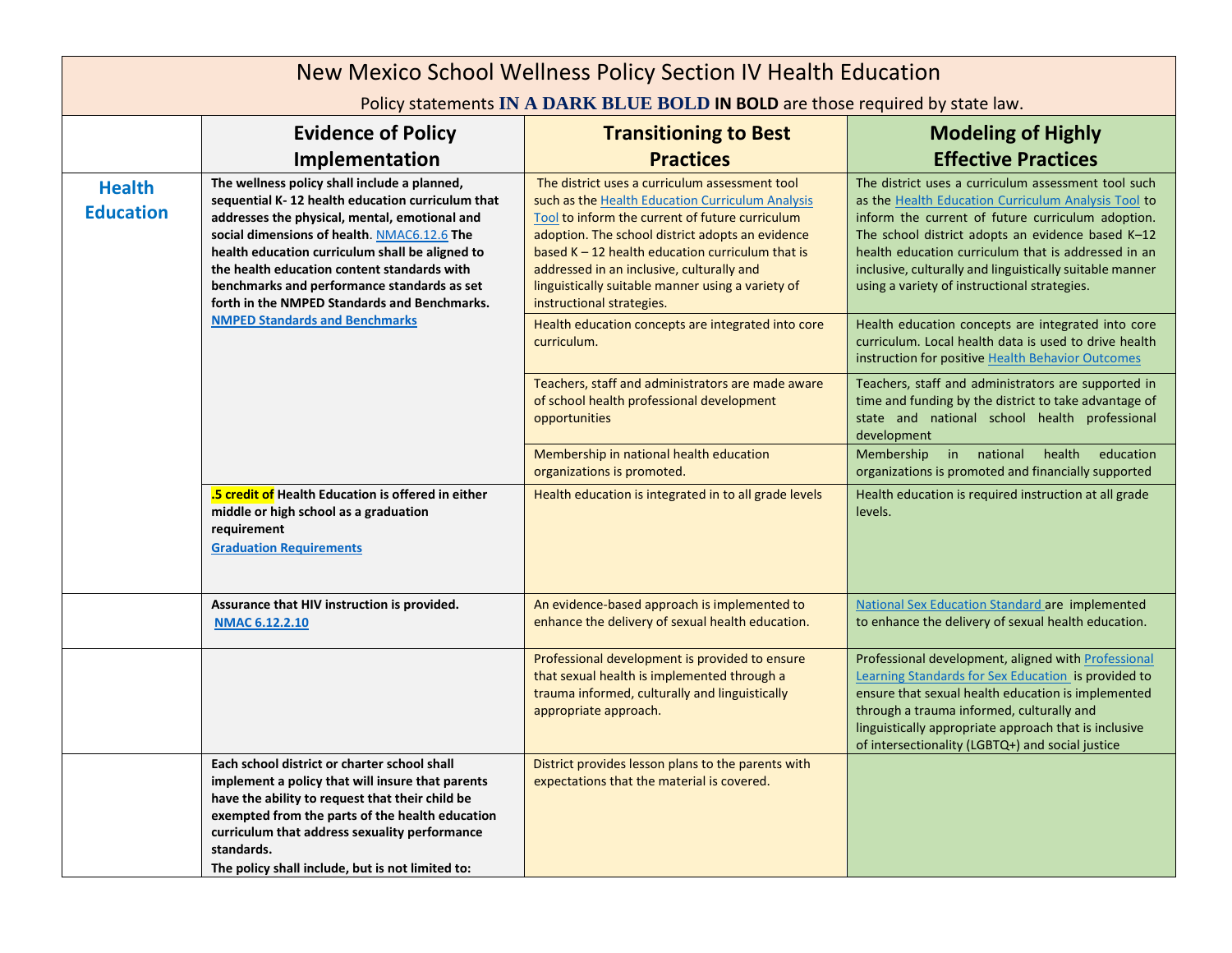| (1) the process for parents to request an             |  |
|-------------------------------------------------------|--|
| exemption from the parts of the health education      |  |
| curriculum that address the sexuality                 |  |
| performance standards;                                |  |
| (2) how alternative lessons are established           |  |
| for the exempted parts of the curriculum.             |  |
| Each local board of education or governing body       |  |
| of a charter school shall ensure the involvement      |  |
| of parents, staff and students in the development     |  |
| of the policy.                                        |  |
| <b>NMAC 6.29.6.11 Sexuality Performance Standards</b> |  |
| <b>Exemption</b>                                      |  |

| New Mexico School Wellness Policy Section V Physical Education         |                                                                                                                                                                                                  |                                                                                                                                            |                                                                                                                                                                                                                         |
|------------------------------------------------------------------------|--------------------------------------------------------------------------------------------------------------------------------------------------------------------------------------------------|--------------------------------------------------------------------------------------------------------------------------------------------|-------------------------------------------------------------------------------------------------------------------------------------------------------------------------------------------------------------------------|
| Policy statements IN A DARK BLUE BOLD are those required by state law. |                                                                                                                                                                                                  |                                                                                                                                            |                                                                                                                                                                                                                         |
|                                                                        | <b>Evidence of Policy</b>                                                                                                                                                                        | <b>Transitioning to Best</b>                                                                                                               | <b>Modeling of Highly</b>                                                                                                                                                                                               |
|                                                                        | Implementation                                                                                                                                                                                   | <b>Practices</b>                                                                                                                           | <b>Effective Practices</b>                                                                                                                                                                                              |
| <b>Physical</b><br><b>Education</b>                                    | The Wellness Policy includes a planned,<br>sequential and developmentally appropriate K-12<br>physical education curriculum (6.29.1 NMAC<br><b>Primary and Secondary education standards for</b> | District indicates frequency and duration of physical<br>education for some grade levels.                                                  | District indicates frequency and duration of physical<br>education for all grade levels.                                                                                                                                |
|                                                                        | <b>Excellence General Provision ) aligned to the</b><br><b>Content Standards with Benchmarks and</b>                                                                                             | PE is inclusive and adaptive to meet the needs of a<br>diverse student population.                                                         |                                                                                                                                                                                                                         |
|                                                                        | <b>Performance Standards</b>                                                                                                                                                                     | Schools limit physical education class sizes so that<br>they are consistent with those of other subject<br>areas.                          | Schools limit physical education class sizes so that<br>they are consistent with those of other subject areas<br>no matter what the circumstances may be.                                                               |
|                                                                        |                                                                                                                                                                                                  | PE is taught by certified instructors                                                                                                      | All PE instructors hold 4 year degrees in Physical<br>Education.                                                                                                                                                        |
|                                                                        |                                                                                                                                                                                                  | Physical educators promote academic achievement<br>by helping teachers incorporate physical education<br>concepts in classroom activities. | Physical educators promote academic achievement<br>by helping teachers incorporate physical education<br>concepts in classroom activities by the inclusion of PE<br>teachers on grade level, leadership and MLSS teams. |
|                                                                        |                                                                                                                                                                                                  |                                                                                                                                            | Professional development on integrating PE concepts<br>across academic content areas                                                                                                                                    |
|                                                                        |                                                                                                                                                                                                  | Physical education teachers are encouraged to<br>participate in professional development.                                                  | Physical educators are supported with time and<br>funding to pursue opportunities for professional<br>development at the state and national level.                                                                      |
|                                                                        |                                                                                                                                                                                                  |                                                                                                                                            | Membership in national<br>physical education<br>organizations is promoted.                                                                                                                                              |
|                                                                        | One unit of PE, or allowable alternative, is<br>included as a district graduation requirement.<br><b>Statute NMSA 22.13.1.1</b>                                                                  |                                                                                                                                            | No PE waivers are allowed to replace the graduation<br>content requirement.<br>Not Allowed to test out of the content.                                                                                                  |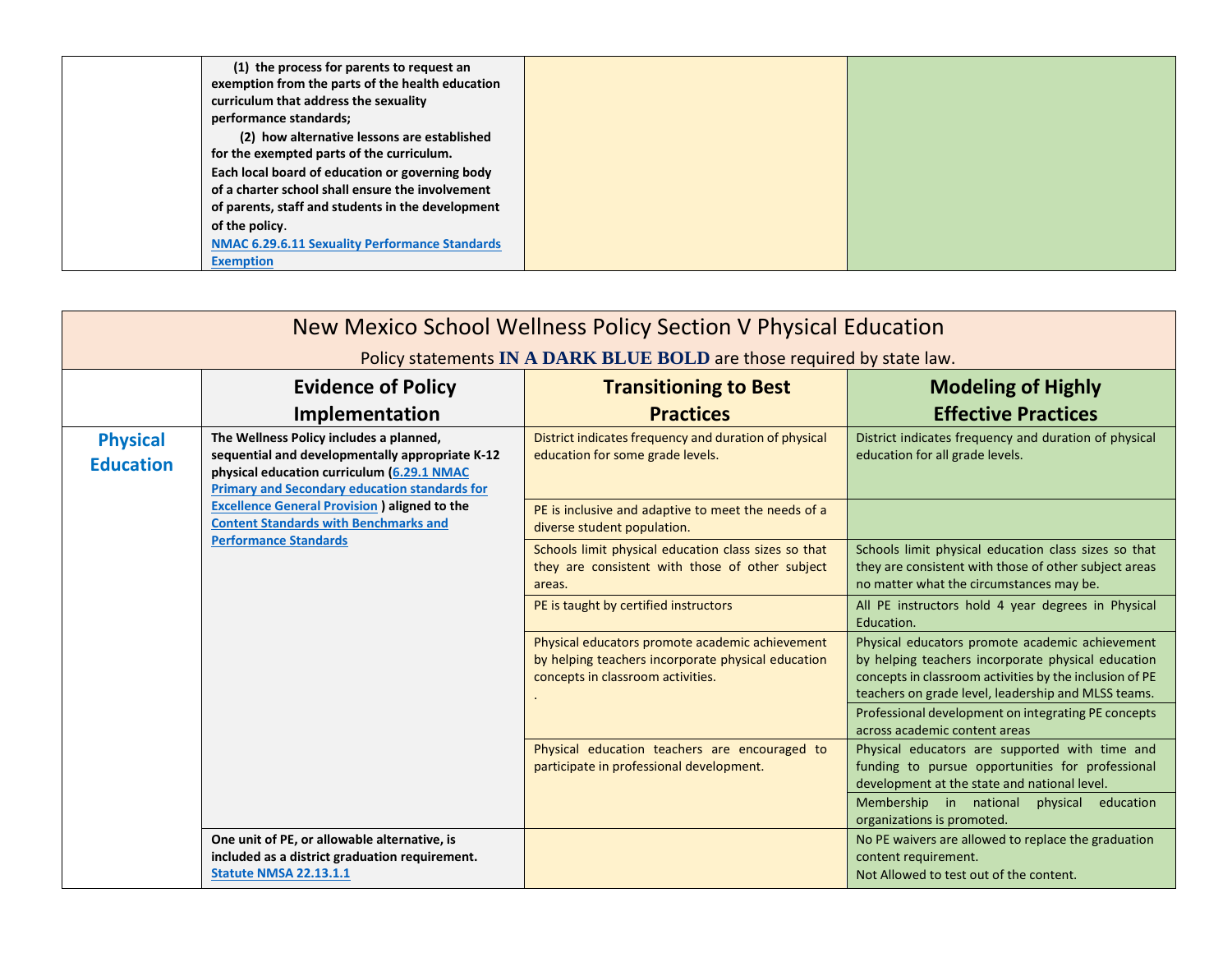| New Mexico School Wellness Policy Section VI Social and Emotional Well-Being |                                                                                                                                                                                                                                                                                                                                                                                                                                                                                                                                                               |                                                                                                                                                                                                                                                                                                                                                                                                                                                                                                                                                                                                                     |                                                                                                                                          |
|------------------------------------------------------------------------------|---------------------------------------------------------------------------------------------------------------------------------------------------------------------------------------------------------------------------------------------------------------------------------------------------------------------------------------------------------------------------------------------------------------------------------------------------------------------------------------------------------------------------------------------------------------|---------------------------------------------------------------------------------------------------------------------------------------------------------------------------------------------------------------------------------------------------------------------------------------------------------------------------------------------------------------------------------------------------------------------------------------------------------------------------------------------------------------------------------------------------------------------------------------------------------------------|------------------------------------------------------------------------------------------------------------------------------------------|
|                                                                              | Policy statements IN A DARK BLUE BOLD are those required by state law.                                                                                                                                                                                                                                                                                                                                                                                                                                                                                        |                                                                                                                                                                                                                                                                                                                                                                                                                                                                                                                                                                                                                     |                                                                                                                                          |
|                                                                              | <b>Evidence of Policy</b>                                                                                                                                                                                                                                                                                                                                                                                                                                                                                                                                     | <b>Transitioning to Best</b>                                                                                                                                                                                                                                                                                                                                                                                                                                                                                                                                                                                        | <b>Modeling of Highly</b>                                                                                                                |
|                                                                              | Implementation                                                                                                                                                                                                                                                                                                                                                                                                                                                                                                                                                | <b>Practices</b>                                                                                                                                                                                                                                                                                                                                                                                                                                                                                                                                                                                                    | <b>Effective Practices</b>                                                                                                               |
| <b>Social and</b><br><b>Emotional</b><br><b>Well-Being</b>                   | Districts shall create a plan addressing the<br>behavioral health needs of all students in the<br>educational process by focusing on students'<br>social and emotional well-being. 6.12.6.8-6 NMAC                                                                                                                                                                                                                                                                                                                                                            | Using data such as a climate and culture survey<br>and/or New Mexico Youth Risk and Resiliency<br>(YRRS) data to inform instruction.                                                                                                                                                                                                                                                                                                                                                                                                                                                                                | Participating in the New Mexico Youth Risk and<br>Resiliency Survey as a method to be informed by<br>district data to drive instruction. |
|                                                                              | Districts and charter schools provide or make<br>provisions for support service programs, which<br>strengthen the instructional program. Required<br>support service programs include school<br>counseling. Support services must: (1) have a<br>written, delivered, and assessed program, K-12;<br>(2) provide licensed staff to develop and supervise<br>the program; (3) be assessed as part of the<br>educational plan for student success (EPSS)<br>process (see 6.29.1.8 NMAC); and (4) support the<br>local curriculum and EPSS.                       | Provide a positive, supportive environment in<br>which students are able to request assistance<br>when needed using a trauma informed approach<br>and social and emotional (SEL) model.<br>Encourage school sites to adopt and implement an<br><b>SEL framework</b><br>Create a referral network to get help quickly.<br>Schools have available student counselors while<br>maintaining a current local referral list with clear<br>guidelines on steps in the referral process.<br>Use state and county data sources to assess<br>behavioral health needs. Create and implement<br>strategies to meet those needs. | Fully implement a social and emotional (SEL) model<br>from the district administration through all school<br>levels.                     |
|                                                                              | All licensed school employees shall be required to<br>complete training in the detection and reporting<br>of child abuse and neglect, including sexual abuse<br>and assault, and substance abuse. This<br>requirement shall be completed within the<br>licensed school employee's first year of<br>employment by a school district. Section 22-10A-<br>32 NMSA 1978. Duty to report child abuse and<br>child neglect; responsibility to investigate child<br>abuse or neglect; penalty. Section 32A-4-3 NMSA<br>1978                                          | Provide the training to all staff yearly.                                                                                                                                                                                                                                                                                                                                                                                                                                                                                                                                                                           |                                                                                                                                          |
|                                                                              | A school employee who knows, or in good faith<br>suspects, any student of using or abusing alcohol<br>or drugs shall report such use or abuse pursuant<br>to procedures established by the local school<br>board.<br>No school employee who in good faith reports any<br>known or suspected instances of alcohol or drug<br>use or abuse, shall be held liable for any civil<br>damages as a result of such report or his efforts to<br>enforce any school policies or regulations<br>regarding drug or alcohol use or abuse." Section<br>22-10A-32 NMSA 1978 | Provide reminders yearly.                                                                                                                                                                                                                                                                                                                                                                                                                                                                                                                                                                                           |                                                                                                                                          |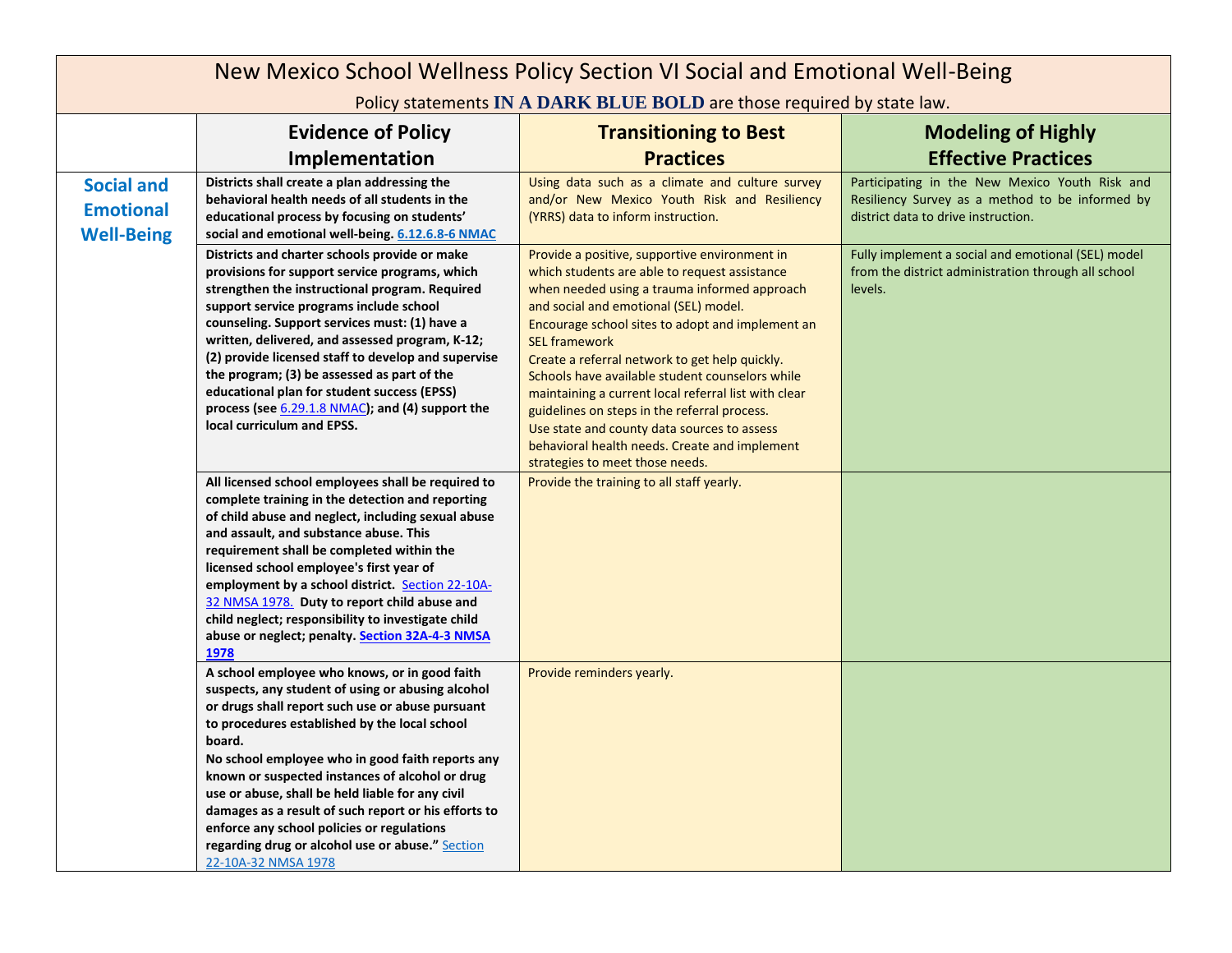| New Mexico School Wellness Policy Section VII Health Services          |                                                                                                                                                                                                                                                                                                                                                                                                                                                                                                                                                                                                                                             |                                                                                                                                                                                                                                                                                                                                                                                                                                                |                                                                                                                                                                                                                                                                                                                                                                                                                                                                                                                                                                                                                                                                                                                                                                                                                                                                                                                             |
|------------------------------------------------------------------------|---------------------------------------------------------------------------------------------------------------------------------------------------------------------------------------------------------------------------------------------------------------------------------------------------------------------------------------------------------------------------------------------------------------------------------------------------------------------------------------------------------------------------------------------------------------------------------------------------------------------------------------------|------------------------------------------------------------------------------------------------------------------------------------------------------------------------------------------------------------------------------------------------------------------------------------------------------------------------------------------------------------------------------------------------------------------------------------------------|-----------------------------------------------------------------------------------------------------------------------------------------------------------------------------------------------------------------------------------------------------------------------------------------------------------------------------------------------------------------------------------------------------------------------------------------------------------------------------------------------------------------------------------------------------------------------------------------------------------------------------------------------------------------------------------------------------------------------------------------------------------------------------------------------------------------------------------------------------------------------------------------------------------------------------|
| Policy statements IN A DARK BLUE BOLD are those required by state law. |                                                                                                                                                                                                                                                                                                                                                                                                                                                                                                                                                                                                                                             |                                                                                                                                                                                                                                                                                                                                                                                                                                                |                                                                                                                                                                                                                                                                                                                                                                                                                                                                                                                                                                                                                                                                                                                                                                                                                                                                                                                             |
|                                                                        | <b>Evidence of Policy</b>                                                                                                                                                                                                                                                                                                                                                                                                                                                                                                                                                                                                                   | <b>Transitioning to Best</b>                                                                                                                                                                                                                                                                                                                                                                                                                   | <b>Modeling of Highly</b>                                                                                                                                                                                                                                                                                                                                                                                                                                                                                                                                                                                                                                                                                                                                                                                                                                                                                                   |
|                                                                        | Implementation                                                                                                                                                                                                                                                                                                                                                                                                                                                                                                                                                                                                                              | <b>Practices</b>                                                                                                                                                                                                                                                                                                                                                                                                                               | <b>Effective Practices</b>                                                                                                                                                                                                                                                                                                                                                                                                                                                                                                                                                                                                                                                                                                                                                                                                                                                                                                  |
| <b>Health Services</b>                                                 | Students with healthcare needs that may affect<br>their school attendance and/or performance have<br><b>Individualized Health Plans (IHP) (NASN Position</b><br><b>Statement: Individualized Healthcare Plan) which</b><br>are separated from Individualized Education<br>Program (IEP) plan but attached to the IEP of 504<br>plan based on a students' needs. Section V:<br><b>Individualized Healthcare Plans</b>                                                                                                                                                                                                                        | The district, at the school site level, documents the<br>need for health services in the IEP or 504 plan and is<br>prepared to respond to emergencies related to the<br>student's health condition(s) outlined in Emergency<br>Care Plans (ECP) or emergency action plans.<br>Procedures meet the need of students with ECR<br>plans relative to non-medical emergencies such as<br>those outlined in the school site's Safe Schools<br>Plans. | The school employs a PED-licensed school nurse that<br>develops IHPs for all necessary students who require<br>consistent care related to their health condition(s)<br>during the school day. The PED-licensed school nurse<br>may delegate appropriate health related services to<br>trained unlicensed personnel (e.g. health assistants,<br>bus drivers, etc.). ECPs are available and system in<br>place for relevant staff to be trained to respond in the<br>event of student medical emergencies. The PED-<br>licensed school nurse collaborates with additional<br>teams, such as 504 and IEP teams, to meet the needs<br>of individual students. Care Plans (ECP) or emergency<br>action plans.<br>Procedures meet the need of students with ECR plans<br>relative to non-medical emergencies such as those<br>outlined in the school site's Safe Schools Plans.<br>Training is provided to ensure implementation. |
|                                                                        | District policy is included to ensure all students<br>with HIV/AIDS have appropriate access to public<br>education and that their rights to privacy are<br>protected as set in 6.12.2.10 NMAC Human<br><b>Immunodeficiency Virus (HIV)</b>                                                                                                                                                                                                                                                                                                                                                                                                  | Students with a diagnosis of HIV/AIDS receive<br>education regarding their access to care and a<br>personal education plan regarding their diagnosis.                                                                                                                                                                                                                                                                                          | The school employs a PED licensed nurse to assist in<br>the provision of coordinated care and in a<br>personalized education plan for the student with a<br>diagnosis of HIV/AIDS.                                                                                                                                                                                                                                                                                                                                                                                                                                                                                                                                                                                                                                                                                                                                          |
|                                                                        | Statement addressing statute 6.12.2.8 NMAC,<br>which makes it unlawful for any student to enroll<br>in school unless the student is properly<br>immunized or in the process of being properly<br>immunized and can provide satisfactory evidence<br>of such immunization, unless the child is properly<br>exempted. 7.5.3 NMAC NOTE: District ensures<br>that students who are identified as homeless are<br>not prevented from entering schools based on<br>inability to produce records normally required for<br>enrollment, as per the McKinney-Vento Homeless<br><b>Assistance Act McKinney-Vento Homeless</b><br><b>Assistance Act</b> | The Homeless Liaison pursues obtaining<br>immunization documentation on the student's<br>behalf.                                                                                                                                                                                                                                                                                                                                               | The Homeless Liaison pursues obtaining<br>documentation related to immunization and<br>provides access to immunization providers.                                                                                                                                                                                                                                                                                                                                                                                                                                                                                                                                                                                                                                                                                                                                                                                           |
|                                                                        | The Wellness Policy includes the provision for any<br>student in K-12, providing authorization to carry<br>and self-administer health care practitioner<br>prescribed asthma treatment and anaphylaxis<br>emergency treatment medications, as well as the<br>right to self-management of diabetes in school                                                                                                                                                                                                                                                                                                                                 | Students self-administer prescribed asthma and<br>diabetes medications as outlined in the rules and a<br>PED-licensed school nurse is employed and<br>available for student assessment and assistance<br>with managing chronic conditions.                                                                                                                                                                                                     | Students self-administer prescribed asthma and<br>diabetes medications as outlined in the rules and a<br>PED-licensed school nurse is employed and available<br>for student assessment and assistance with<br>managing chronic conditions.<br>IHPs, ECPs are documented, and the school nurse                                                                                                                                                                                                                                                                                                                                                                                                                                                                                                                                                                                                                               |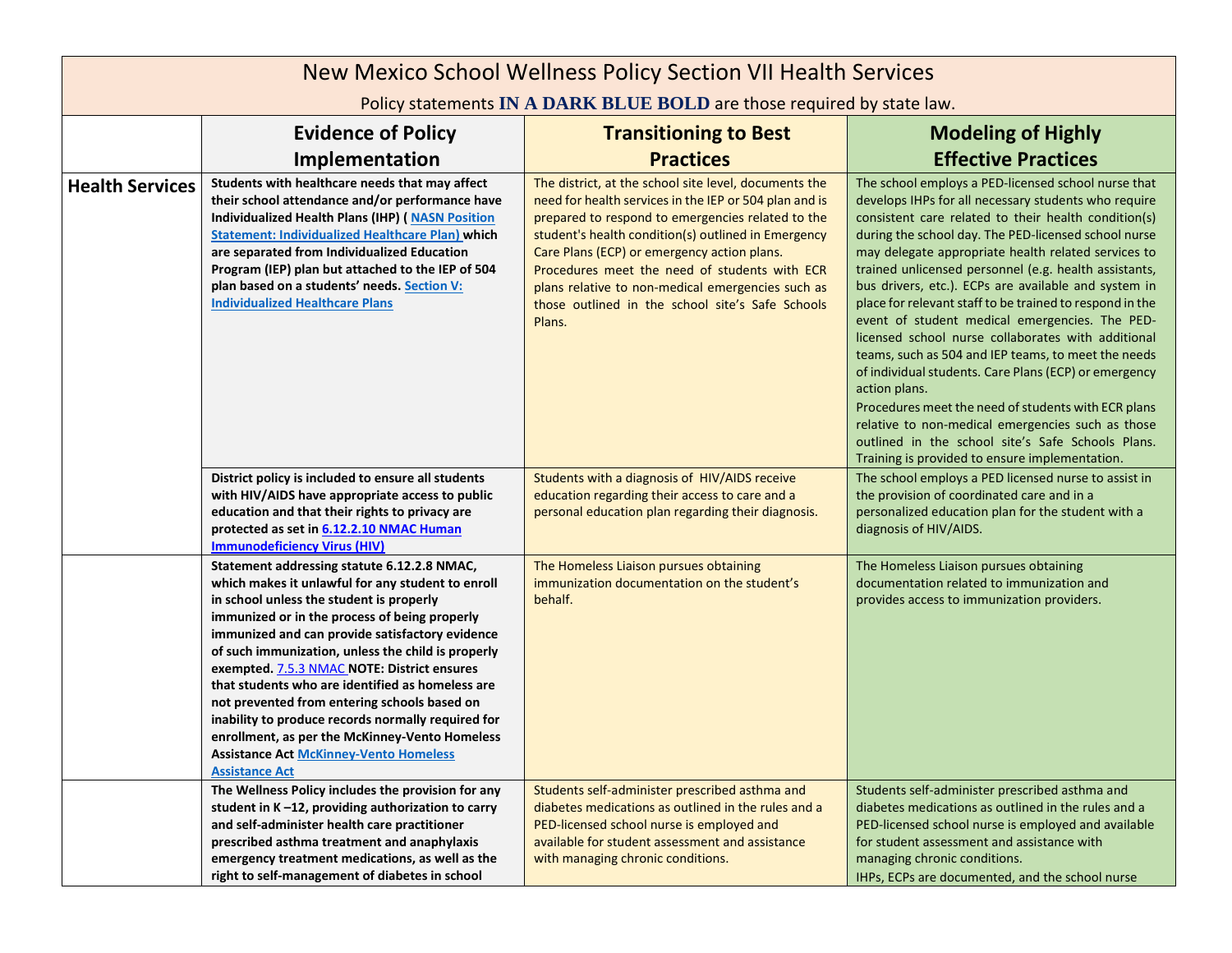| settings 6.12.2.9 NMAC, 6.12.8 NMAC              |                                                              | has trained relevant staff to provide appropriate<br>routine and/or emergency care as needed. |
|--------------------------------------------------|--------------------------------------------------------------|-----------------------------------------------------------------------------------------------|
| At a minimum, vision screenings are administered | District administers vision screenings to all                | District administers vision and hearing screenings to                                         |
| to students enrolled in pre-K, Kindergarten, 1st | elementary school students yearly.                           | all students in the district.                                                                 |
| and 3rd grades 7.30.10 NMAC                      | The district administers hearing screenings in pre-          |                                                                                               |
|                                                  | K, Kindergarten, 1 <sup>st</sup> and 3 <sup>rd</sup> grades. |                                                                                               |

| New Mexico School Wellness Policy Section VIII: Staff Wellness         |                                                                                                                                                                                                                     |                                                                                                                                                                                                                                                                                                                                                                                                                                                                                                                                                                                                                                                     |                                                                                                                                                                                                                                                                                                                                                                                                                                                                                                                                                                                                                                                          |
|------------------------------------------------------------------------|---------------------------------------------------------------------------------------------------------------------------------------------------------------------------------------------------------------------|-----------------------------------------------------------------------------------------------------------------------------------------------------------------------------------------------------------------------------------------------------------------------------------------------------------------------------------------------------------------------------------------------------------------------------------------------------------------------------------------------------------------------------------------------------------------------------------------------------------------------------------------------------|----------------------------------------------------------------------------------------------------------------------------------------------------------------------------------------------------------------------------------------------------------------------------------------------------------------------------------------------------------------------------------------------------------------------------------------------------------------------------------------------------------------------------------------------------------------------------------------------------------------------------------------------------------|
| Policy statements IN A DARK BLUE BOLD are those required by state law. |                                                                                                                                                                                                                     |                                                                                                                                                                                                                                                                                                                                                                                                                                                                                                                                                                                                                                                     |                                                                                                                                                                                                                                                                                                                                                                                                                                                                                                                                                                                                                                                          |
|                                                                        | <b>Evidence of Policy</b>                                                                                                                                                                                           | <b>Transitioning to Best</b>                                                                                                                                                                                                                                                                                                                                                                                                                                                                                                                                                                                                                        | <b>Modeling of Highly</b>                                                                                                                                                                                                                                                                                                                                                                                                                                                                                                                                                                                                                                |
|                                                                        | Implementation                                                                                                                                                                                                      | <b>Practices</b>                                                                                                                                                                                                                                                                                                                                                                                                                                                                                                                                                                                                                                    | <b>Effective Practices</b>                                                                                                                                                                                                                                                                                                                                                                                                                                                                                                                                                                                                                               |
| <b>Staff Wellness</b>                                                  | District and its governing boards and schools,<br>implement policy to ensure the right to privacy of<br>all school employees infected with HIV, keeping<br>these safe and confidential. HHS Civil Rights            | Ensuring staff, particularly managers, have equality<br>and diversity training which includes information<br>about HIV and how to sensitively manage staff living<br>with HIV (particularly issues around confidentiality)                                                                                                                                                                                                                                                                                                                                                                                                                          | Helping to end stigma and discrimination by<br>improving staff knowledge about HIV (for example,<br>by marking World AIDS Day on 1 December.)<br><b>Advice for Employers National AIDS Trust UK</b>                                                                                                                                                                                                                                                                                                                                                                                                                                                      |
|                                                                        | Create a plan to address the staff wellness needs<br>of all school staff that minimally insures an<br>equitable work environment and meets the<br>Americans with Disabilities Act, Title III<br>(6.12.6.8.D.9 NMAC) | Implement a continuous improvement process by<br>prioritizing staff health, assessing the current<br>program and evaluating the results frequently.<br>The district provides health information to the staff<br>yearly.<br>Involvement in the formation of groups based on<br>health initiatives such as physical activity groups<br>and healthy eating is encouraged.<br>Staff gatherings provide healthy eating options.<br>Staff is encouraged to model healthy behaviors<br>such as hydration and participating in physical<br>activities with students.<br>The school athletic equipment and facilities are<br>available to staff after hours. | As part of the continuous improvement process,<br>communicate staff health promotions and<br>incorporate tools for individual staff health and<br>assessment tools for evaluating success.<br>The district surveys the physical and emotional<br>health needs of the staff, utilizing the data to create<br>and implement a staff wellness plan.<br>Groups based on health initiatives initiated at the<br>district level and promoted or incentivized.<br>All staff gatherings provide options for healthy food<br>choices.<br>Staff models healthy behaviors in food and beverage<br>choices. Staff is discouraged from consuming sugary<br>beverages. |
|                                                                        | Members of the school staff participate on the<br>district's SHAC. (6.12.6.8.D.9 NMAC)                                                                                                                              | All school staff are encouraged to participate in the<br>district SHAC.<br>One staff member at each school site serves as a<br>representative on the SHAC.                                                                                                                                                                                                                                                                                                                                                                                                                                                                                          | All school staff are actively encouraged to<br>participate in the district SHAC. Incentives are<br>offered.<br>At least one member at each school site serves as a<br>representative on the SHAC and provides oversite<br>on wellness policy initiatives.                                                                                                                                                                                                                                                                                                                                                                                                |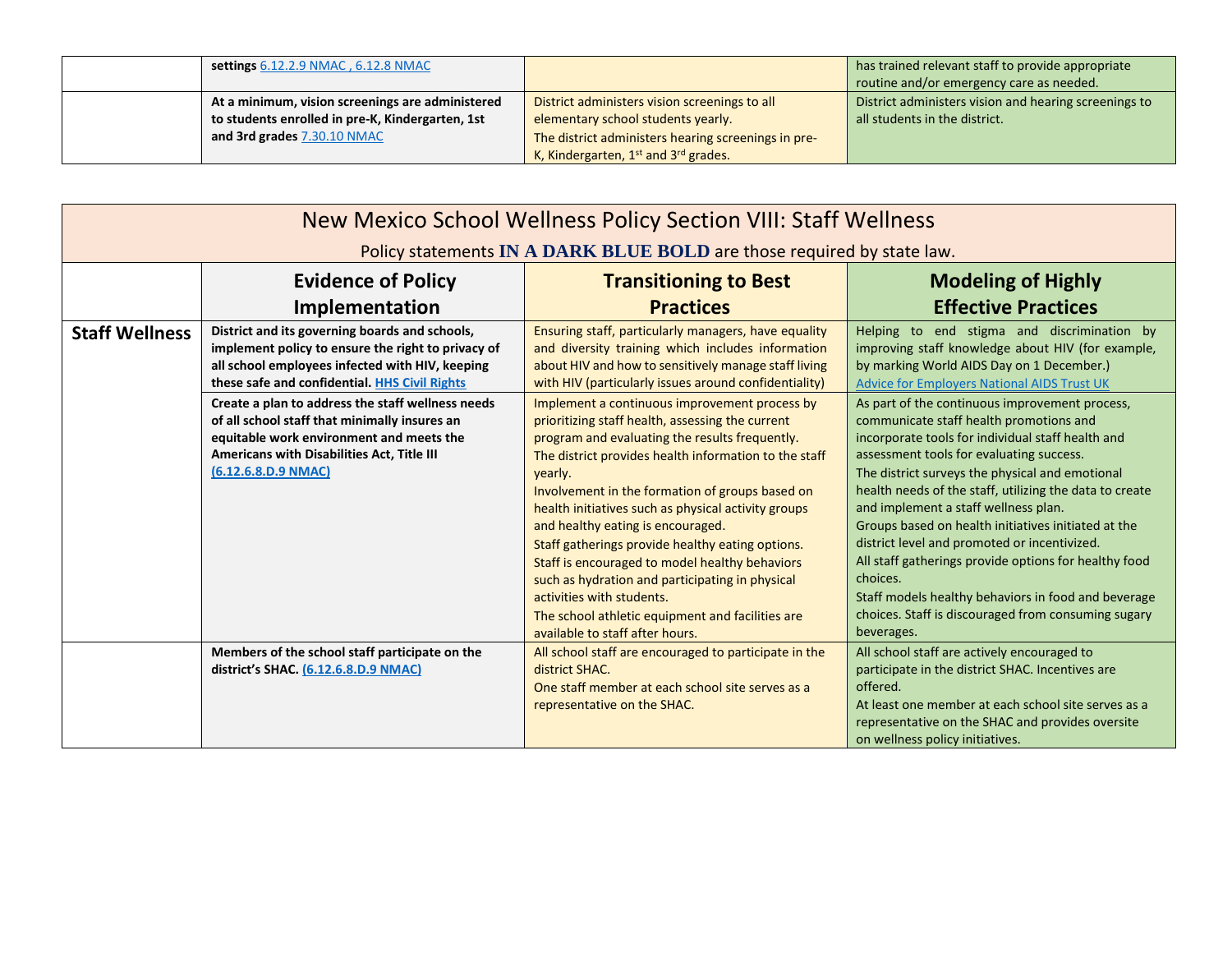| New Mexico School Wellness Policy Resources |                                                                                                                                                                                                                                                                                                                                                                                                                                                                                                                                                                                                                                                                                                                                                                                                                                                                                                                                                                                  |  |
|---------------------------------------------|----------------------------------------------------------------------------------------------------------------------------------------------------------------------------------------------------------------------------------------------------------------------------------------------------------------------------------------------------------------------------------------------------------------------------------------------------------------------------------------------------------------------------------------------------------------------------------------------------------------------------------------------------------------------------------------------------------------------------------------------------------------------------------------------------------------------------------------------------------------------------------------------------------------------------------------------------------------------------------|--|
| <b>Wellness Policy</b>                      | https://webnew.ped.state.nm.us/bureaus/safe-healthy-schools/wellness-policy/ Contained on this site are resources relating to policy development, implementation<br>and review of the wellness policy.                                                                                                                                                                                                                                                                                                                                                                                                                                                                                                                                                                                                                                                                                                                                                                           |  |
| <b>Formation</b>                            | https://www.healthiergeneration.org/take-action/schools/wellness-topics/policy-environment/school-wellness-committees The Alliance for a Healthier Generation<br>provides information and tools on the formation and maintenance of a district School Health Advisory Council (SHAC) or wellness team.                                                                                                                                                                                                                                                                                                                                                                                                                                                                                                                                                                                                                                                                           |  |
|                                             | Healthier Generation Model Local School Wellness Policy Guidance How to include Out of School Programming and model language exemplars                                                                                                                                                                                                                                                                                                                                                                                                                                                                                                                                                                                                                                                                                                                                                                                                                                           |  |
|                                             | https://www.cdc.gov/healthyschools/ CDC Healthy Schools houses a resources to promote healthy behaviors, assess and improve school health, manage health conditions<br>and access to training and professional development. Also included is wellness policy information that can be integrated into the Whole School, Whole Community, Whole<br>Child (WSCC) model for school health, and can help put into action several provisions of the Every Student Succeeds Act, including Title I and Title IV. Local Wellness<br>Policies can address policies and practices for before-, during-, and after-school. Visit Our Virtual Healthy School                                                                                                                                                                                                                                                                                                                                 |  |
|                                             | https://www.actionforhealthykids.org/activity/student-wellness-team/Help students create meaningful change in your school by encouraging them to mobilize, organize,<br>and speak out for a healthy and active school culture. Here are some steps to starting a student wellness team.                                                                                                                                                                                                                                                                                                                                                                                                                                                                                                                                                                                                                                                                                          |  |
|                                             | https://www.actionforhealthykids.org/revise-district-policy/ Revise district wellness policy.                                                                                                                                                                                                                                                                                                                                                                                                                                                                                                                                                                                                                                                                                                                                                                                                                                                                                    |  |
|                                             | http://youthrisk.org/ The New Mexico Youth Risk and Resiliency Survey (YRRS) is a tool to assess the health risk behaviors and resiliency (protective) factors of New<br>Mexico high school and middle school students. The YRRS is part of the national CDC Youth Risk Behavior Surveillance System (YRBSS). The survey results have widespread<br>benefits for New Mexico at the state, county, and school district levels.                                                                                                                                                                                                                                                                                                                                                                                                                                                                                                                                                    |  |
| <b>Wellness Policy</b><br><b>Assessment</b> | http://www.wellsat.org/ The WellSAT 3.0 is a quantitative assessment tool to help you score and improve your local School Wellness Policy. Since 2010, this measure has<br>been used by thousands of people across the country, representing school districts from every state. All WellSAT 3.0 items reflect the federal law or best practices. The<br>purpose of scoring your district policy is to identify where it is strong and where it could be improved.                                                                                                                                                                                                                                                                                                                                                                                                                                                                                                                |  |
| <b>Tools</b>                                | https://www.cdc.gov/healthyschools/shi/index.htm The School Health Index (SHI) Self-Assessment and Planning Guide is an online self-evaluation and planning tool for<br>schools. The SHI is built on CDC's research-based guidelines for school health programs that identify the policies and practices most likely to be effective in reducing youth<br>health risk behaviors. The SHI is easy to use and is completely confidential.                                                                                                                                                                                                                                                                                                                                                                                                                                                                                                                                          |  |
| <b>Nutrition</b>                            | https://webnew.ped.state.nm.us/bureaus/student-success-wellness/ Student Success and Wellness Bureau (SSWB) at the NMPED. The Student Success and Wellness<br>Bureau (SSWB) administers the United States Department of Agriculture (USDA) Food and Nutrition Program for 210 School Food Authorities (Districts, Charters, BIE's,<br>Private and RCCI's) across the state of New Mexico. Find information here on the National School Lunch Program (NSLP), Administrative Reviews, Breakfast after the Bell<br>(BAB), Seamless Summer, Meal Pattern requirements, the Fresh Fruit and Vegetable Program and more.                                                                                                                                                                                                                                                                                                                                                              |  |
|                                             | https://www.fns.usda.gov/nslp The National School Lunch Program (NSLP) is a federally assisted meal program operating in public and nonprofit private schools and<br>residential childcare institutions. It provides nutritionally balanced, low-cost or free lunches to children each school day. The program was established under the<br>National School Lunch Act, signed by President Harry Truman in 1946.                                                                                                                                                                                                                                                                                                                                                                                                                                                                                                                                                                 |  |
|                                             | https://www.fns.usda.gov/school-meals/tools-schools-focusing-smart-snacks Smart Snacks: A number of tools and resources are available to help schools identify food<br>items that meet Smart Snacks criteria. See this site for information about the Smart Snacks requirement, helpful tools, and ways to encourage children to make healthier<br>snack choices that give them the nutrition they need to grow and learn.                                                                                                                                                                                                                                                                                                                                                                                                                                                                                                                                                       |  |
|                                             | https://www.fns.usda.gov/tn/best-practices-healthy-school-fundraisers Resources and ideas to make your next fundraiser healthy and successful.                                                                                                                                                                                                                                                                                                                                                                                                                                                                                                                                                                                                                                                                                                                                                                                                                                   |  |
|                                             | https://www.fns.usda.gov/school-meals/school-day-just-got-healthier-school-administrators-and-foodservice You have the ability to help make the school meal changes a<br>positive and exciting experience for everyone. Let everyone know that healthier food choices and physical activity are important to you and the whole school. Talk it up at<br>staff meetings, Back to School Night, or the next parent's association meeting. Encourage teachers, staff, students and parents to participate in the school wellness council<br>and share best practices. Let the local wellness policy guide you. It is an important tool for parents, local education agencies and school districts in promoting student<br>wellness, preventing and reducing childhood obesity, and providing assurance that school meal nutrition guidelines meet the minimum federal school meal standards. You<br>make a difference every day when you offer nutritious food choices to students. |  |
|                                             | https://www.changelabsolutions.org/product/restricting-food-and-beverage-marketing-schools ChangeLab Solutions developed Restricting Food and Beverage<br>Marketing in Schools to explain what school districts are required to do under federal law. The fact sheet also discusses policy options for school districts that want to<br>go beyond the minimum requirements and address unhealthy marketing comprehensively.                                                                                                                                                                                                                                                                                                                                                                                                                                                                                                                                                      |  |
|                                             | https://www.cdc.gov/healthyschools/npao/wateraccess.htm Information regarding the benefits, regulations and tools to increase access to drinking water in schools.<br>https://hsc.unm.edu/school-of-medicine/pediatrics/divisions-centers-programs/prevention-research-center/eat-smart-to-play-hard/index.html Eat Smart to Play Hard                                                                                                                                                                                                                                                                                                                                                                                                                                                                                                                                                                                                                                           |  |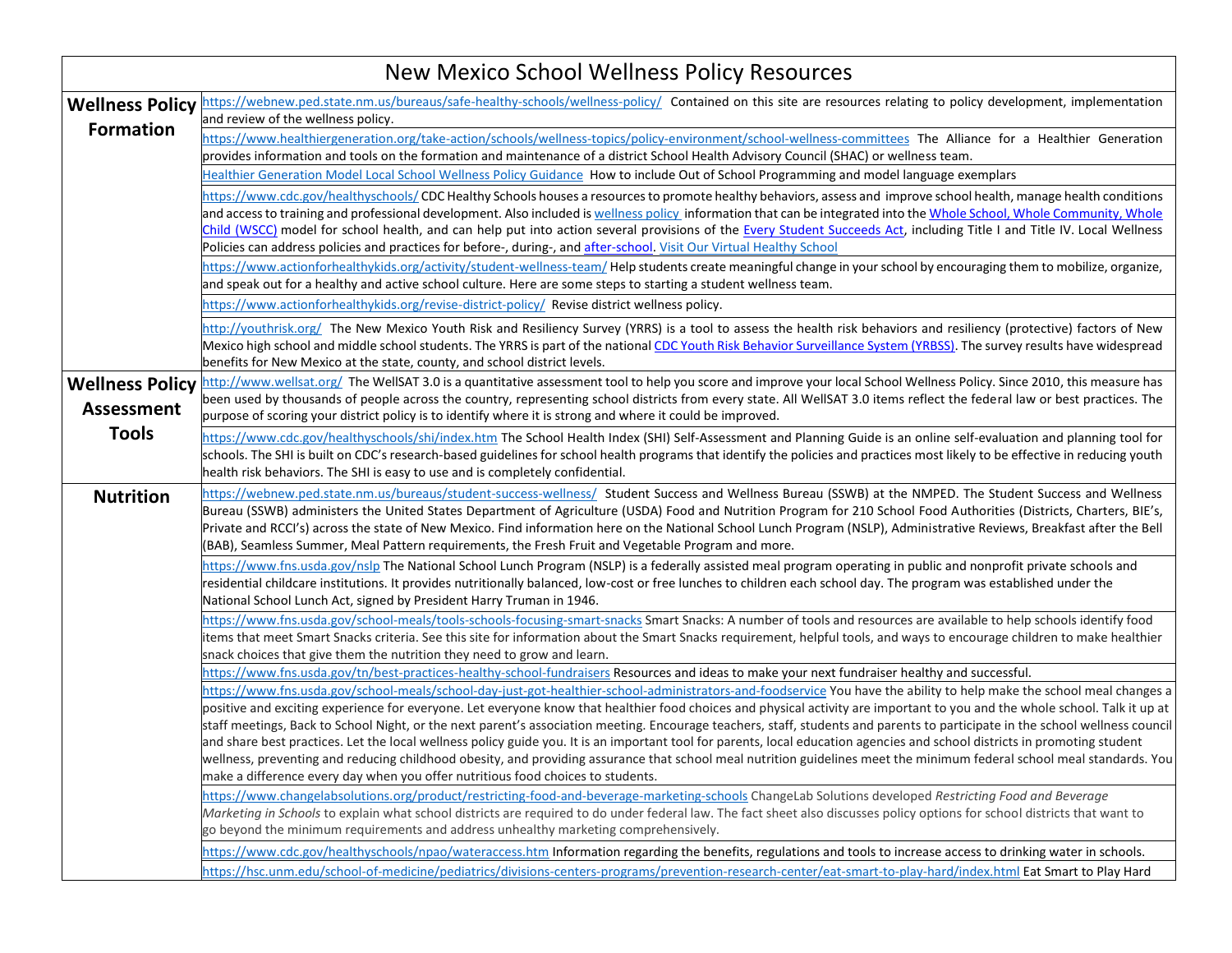|                                    | (ESPH) is a six-week campaign developed using the social marketing framework to increase fruit and vegetable consumption in 8- to 10-year olds. Our goal is to reduce<br>obesity and prevent chronic disease in the children, families, schools, and communities across New Mexico by making it enjoyable and fun to eat healthy and exercise.                                                                                                                                                                                                                                                                                                                                             |
|------------------------------------|--------------------------------------------------------------------------------------------------------------------------------------------------------------------------------------------------------------------------------------------------------------------------------------------------------------------------------------------------------------------------------------------------------------------------------------------------------------------------------------------------------------------------------------------------------------------------------------------------------------------------------------------------------------------------------------------|
| <b>Physical</b><br><b>Activity</b> | https://www.shapeamerica.org/cspap/what.aspx Comprehensive School Physical Activity Program: A CSPAP is a multi-component approach by which school districts<br>and schools use all opportunities for students to be physically active, meet the nationally-recommended 60 minutes of physical activity each day, and develop the<br>knowledge, skills, and confidence to be physically active for a lifetime.                                                                                                                                                                                                                                                                             |
|                                    | https://www.cdc.gov/physicalactivity/basics/children/index.htm This site provides guidelines for a child's physical activity levels based on age ranges, provides tips to<br>help keeping children active.                                                                                                                                                                                                                                                                                                                                                                                                                                                                                 |
|                                    | https://www.activeacademics.org/ Active Academics® is a resource for classroom teachers to provide practical physical activity ideas that can be integrated into<br>regular classroom content areas. Get students "up and moving" while still engaged in the academic learning process. Our standards-based activity ideas utilize the<br>Common Core Standards as well as national standards. We offer a variety of activities for PreK - 5th grade classrooms.                                                                                                                                                                                                                           |
|                                    | https://www.gonoodle.com/ GoNoodle® engages 14 million kids every month with movement and mindfulness videos created by child development experts. Available<br>for free at school, home, and everywhere kids are!                                                                                                                                                                                                                                                                                                                                                                                                                                                                         |
|                                    | https://brain-breaks.com/ Brain Breaks® is a dynamic online platform designed for teachers to support Whole School, Whole Community, Whole Child (WCWCC)<br>and the United Nation's Sustainable Development Goals (SDGs). Great for before school, during school, and after school hours, these 3-5 minute web-based games,<br>videos, and resource links provide focused educational "shorts" to teach, raise awareness, and inspire kids to take action in creating a better world for themselves and<br>others.                                                                                                                                                                         |
|                                    | https://www.healthiergeneration.org/ Working with schools, youth-serving organizations, and businesses, we're building healthier communities and empowering kids<br>to develop lifelong healthy habits.                                                                                                                                                                                                                                                                                                                                                                                                                                                                                    |
|                                    | https://www.fueluptoplay60.com/ Fuel Up to Play 60, the leading in-school health and wellness program empowers students and educators to work together to build<br>healthier schools and create healthy, high achieving students. The program offers a variety of opportunities for adults, students and schools: from in-school wellness<br>initiatives to funding opportunities, there is something for everyone!                                                                                                                                                                                                                                                                        |
| Health<br>Education                | New Mexico Health Education Content Standards Kindergarten - 4th Grade, Grades 5 - 8, and Grades 9 - 12. Health Standards Supplemental Guide This Resource<br>Guide is intended to provide health education teachers and other health advocates with national, state, and local resources that may enhance their delivery of health<br>education lessons aligned to the New Mexico Health Education Content Standards with Benchmarks and Performance Standards.                                                                                                                                                                                                                           |
|                                    | https://www.cdc.gov/healthyschools/sher/standards/index.htm The National Health Education Standards (NHES) were developed to establish, promote, and support<br>health-enhancing behaviors for students in all grade levels—from pre-Kindergarten through grade 12. The NHES provide a framework for teachers, administrators, and<br>policy makers in designing or selecting curricula, allocating instructional resources, and assessing student achievement and progress. Importantly, the standards<br>provide students, families and communities with concrete expectations for health education.                                                                                     |
|                                    | https://www.cdc.gov/healthyschools/sher/characteristics/index.htm Center for Disease Control and Prevention Characteristics of an Effective Health Education<br>Curriculum and Health Education Curriculum and Analysis Tool (HECAT)                                                                                                                                                                                                                                                                                                                                                                                                                                                       |
|                                    | https://snapedtoolkit.org/interventions/programs/coordinated-approach-to-child-health-catch/The Coordinated Approach to Child Health (CATCH) is a PSE change<br>and direct education intervention aiming to prevent childhood obesity in school-age children. The two main behavioral targets are helping children identify and choose<br>healthy foods and increasing moderate-to-vigorous physical activity (MVPA). CATCH's training and curriculum materials provide the information and resources<br>teachers need to implement strategies to improve child health.                                                                                                                    |
|                                    | https://advocatesforyouth.org/media/future-of-sex-education-national-sex-education-standards-second-edition/ The National Sex Education Standards (NSES) outline<br>the foundational knowledge and skills students need to navigate sexual development and grow into sexually healthy adults. The updated NSES reflect advancements in<br>research regarding sexual orientation, gender identity, social, racial, and reproductive justice, and the long-term consequences of stigma and discrimination. Other<br>additions include: advances in medical technology, the emergence of digital technologies, and the growing impact of social and sexually explicit media on relationships. |
|                                    | http://www.ashaweb.org/ The mission of the American School Health Association (ASHA) is to transform all schools into places where every student learns and thrives.<br>ASHA envisions healthy students who learn and achieve in safe and healthy environments nurtured by caring adults functioning within coordinated school and<br>community support systems.                                                                                                                                                                                                                                                                                                                           |
|                                    | http://www.projectheartstartnm.org/training-programs/ Project Heart Start provides free training for school nurses, health teachers, or other designated staff to learn<br>how to teach the program using Project Heart Start resources. The program is a self-sustaining, no cost way to help all schools in New Mexico teach students the four<br>lifesaving skills required before graduation.                                                                                                                                                                                                                                                                                          |
|                                    | https://cpr.heart.org/en/cpr-courses-and-kits/hands-only-cpr Hands on Only CPR - Access additional resources for Hands-Only CPR, including the study behind the<br>training, videos, printable resources, social media assets, and more.                                                                                                                                                                                                                                                                                                                                                                                                                                                   |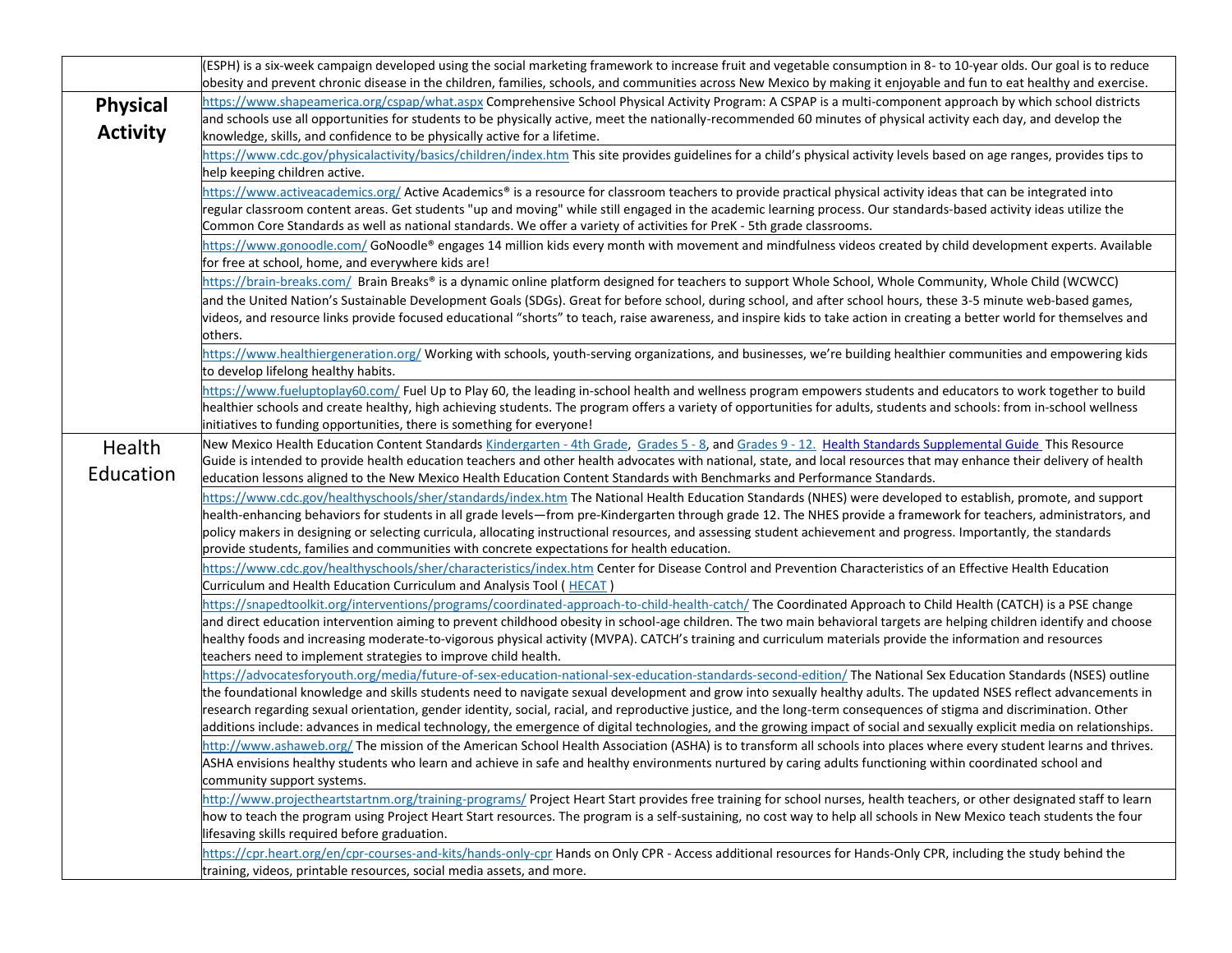| Physical   | https://www.shapeamerica.org/ SHAPE America envisions a nation where all children are prepared to lead healthy, physically active lives. The site offers resources, for                                                                                                                                                               |
|------------|---------------------------------------------------------------------------------------------------------------------------------------------------------------------------------------------------------------------------------------------------------------------------------------------------------------------------------------|
| Education  | general education and adaptive and modified lessons, online professional development, grants, events, and conferences for physical and health educators.                                                                                                                                                                              |
|            | https://www.nfhsnetwork.com/associations/nmaa The New Mexico Athletics Association was formed in 1921 as a private/non-profit organization whose principle                                                                                                                                                                            |
|            | purpose is the regulation, direction, administration and supervision of interscholastic activities in the State of New Mexico.                                                                                                                                                                                                        |
|            | https://schoolspringboard.org/ Springboard to Active Schools: When it comes to promoting physical education and physical activity in schools, we recognize that some                                                                                                                                                                  |
|            | of you may feel like your state is bouncing in place, while others have been doing flips and tricks for years. No matter where you are, the Springboard to Active Schools<br>Team aims to launch you higher and further in your pursuit of active schools. Training events and resources.                                             |
|            | https://www.pecentral.org/adapted/adaptedwhatis.html Adapted physical education (APE) is physical education that may be adapted or modified to address the                                                                                                                                                                            |
|            | individualized needs of children and youth who have gross motor developmental delays. This service should include the following: assessment and instruction,                                                                                                                                                                          |
|            | accurate assessment data, Individualized Education Program (IEP) goals and objectives/benchmarks, and instruction in the Least Restricted Environment (LRE).                                                                                                                                                                          |
|            | https://webnew.ped.state.nm.us/bureaus/safe-healthy-schools/athletic-equity-act/ In compliance with School Athletics Equity Act, each public school with athletics for                                                                                                                                                                |
|            | grades 7-12 is required to collect and submit prior year data on team enrollment, information on coaches, and income and expenditures among others to PED. The PED                                                                                                                                                                    |
|            | prepares and submits a report to the Governor's office and the New Mexico Legislative Education Study Committee (LESC) identifying those schools that submitted the                                                                                                                                                                   |
|            | required data. This Act is inclusive of the requirement for schools to submit an Assurance of Compliance with Title IX through the WebEPPS system.                                                                                                                                                                                    |
|            | https://www.cdc.gov/healthyschools/pecat/index.htm The Physical Education Curriculum Analysis Tool (PECAT) pdf icon[PDF - 6 MB] is a self-assessment and planning                                                                                                                                                                     |
|            | guide developed by CDC. The PECAT is designed to help school districts and schools conduct clear, complete, and consistent analyses of physical education curricula based                                                                                                                                                             |
|            | upon national physical education standards.                                                                                                                                                                                                                                                                                           |
|            | https://www.pyfp.org/The Presidential Youth Fitness Program helps schools achieve excellence in physical education through quality fitness education and assessment                                                                                                                                                                   |
|            | practices by providing tools to: teach fitness concepts, assess fitness and understand results, plan for improvement or maintenance of fitness levels, and empower<br>students to be fit and active for life.                                                                                                                         |
|            | https://casel.org/ CASEL is transforming American education through social and emotional learning .The Collaborative for Academic, Social, and Emotional Learning                                                                                                                                                                     |
| Social and | (CASEL) defined SEL more than two decades ago. Today, we collaborate with leading experts and support districts, schools, and states nationwide to drive research, guide                                                                                                                                                              |
| Emotional  | practice, and inform policy. This site houses supporting research, practices and professional development.                                                                                                                                                                                                                            |
| Well-Being | https://nmhealth.org/about/phd/pchb/osah/ The Office of School and Adolescent Health (OSAH) works to improve student and adolescent health through integrated                                                                                                                                                                         |
|            | school-based or school-linked health services.                                                                                                                                                                                                                                                                                        |
|            | https://www.nmasbhc.org/ The New Mexico Alliance for School-Based Health Care represents school-based health centers in New Mexico and collaborates with other                                                                                                                                                                        |
|            | partners to promote, facilitate, and advocate for comprehensive, culturally competent health care, including health education, in schools.                                                                                                                                                                                            |
|            | https://www.schoolclimate.org/services/measuring-school-climate-csci The Comprehensive School Climate Inventory (CSCI) is a nationally-recognized school climate                                                                                                                                                                      |
|            | survey that provides an in-depth profile of your school community's particular strengths, as well as areas for improvement. With the CSCI, you can quickly and accurately                                                                                                                                                             |
|            | assess student, parent/ guardian, and school personnel perceptions in order to get the data that you need to make informed decisions for lasting improvement.<br>https://safesupportivelearning.ed.gov/school-climate-improvement A positive school climate is critically related to school success. For example, it can improve      |
|            | attendance, achievement, and retention and even rates of graduation, according to research. School climate has many aspects. Defining a framework for understanding                                                                                                                                                                   |
|            | school climate can help educators identify key areas to focus on to create safe and supportive climates in their schools.                                                                                                                                                                                                             |
|            | http://youthrisk.org/ The New Mexico Youth Risk and Resiliency Survey (YRRS) is a tool to assess the health risk behaviors and resiliency (protective) factors of New                                                                                                                                                                 |
|            | Mexico high school and middle school students. The YRRS is part of the national CDC Youth Risk Behavior Surveillance System (YRBSS). The survey results have widespread                                                                                                                                                               |
|            | benefits for New Mexico at the state, county, and school district levels. Topic areas for the YRRS include risk behaviors related to alcohol and drug use, unintentional                                                                                                                                                              |
|            | injury, violence, suicidal ideation and attempts, tobacco use, sexual activity, physical activity, and nutrition; resiliency (protective) factors such as relationships in the                                                                                                                                                        |
|            | family, school, community, and with peers; and health status issues such as body weight and asthma.                                                                                                                                                                                                                                   |
|            | https://www.nimh.nih.gov/index.shtml National Institute of Mental Health: Transforming the understanding and treatment of mental illnesses.                                                                                                                                                                                           |
|            | https://www.samhsa.gov/The Substance Abuse and Mental Health Services Administration (SAMHSA) is the agency within the U.S. Department of Health and Human                                                                                                                                                                            |
|            | Services that leads public health efforts to advance the behavioral health of the nation. SAMHSA's mission is to reduce the impact of substance abuse and mental illness                                                                                                                                                              |
|            | on America's communities.                                                                                                                                                                                                                                                                                                             |
|            | https://www.mhanational.org/ Mental Health America: When we think about cancer, heart disease, or diabetes, we don't wait years to treat them. We start before<br>Stage4--we begin with prevention. So why don't we do the same for individuals who are dealing with mental health concerns? We believe that mental health conditions |
|            | should be treated long before they reach the most critical points in the disease process, and we're committed to addressing mental health B4Stage4.                                                                                                                                                                                   |
|            | https://swrtc.nmsu.edu/educators/ Recognizing and Child Abuse and Neglect e-learning opportunity through the New Mexico State University.                                                                                                                                                                                             |
|            |                                                                                                                                                                                                                                                                                                                                       |